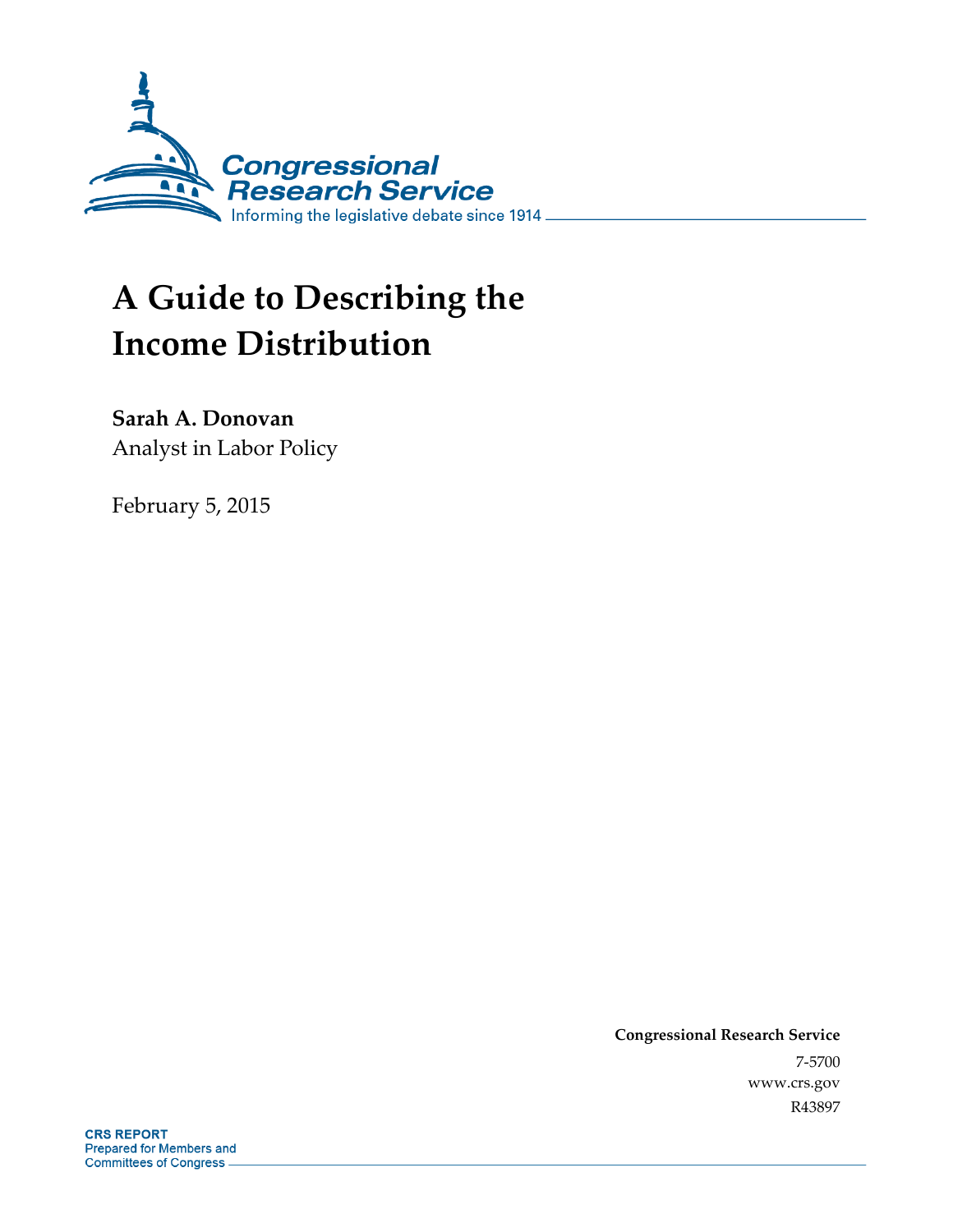## **Summary**

The distribution of income in the United States features heavily in congressional discussions about the middle class, program funding and effectiveness, new and existing target groups, government tax revenue, and social mobility, among other topics. Recently, the level and distribution of U.S. income have also been raised in the context of broader macroeconomic issues, such as economic growth. Accordingly, Congress has sought information on the absolute and relative experience of U.S. households, the range of incomes, and their dispersion.

Describing the income distribution involves several important choices about the definition of income and the level at which income data are examined. Income can be constructed narrowly (e.g., earnings only) or broadly (e.g., as the sum of earnings, capital gains, government transfers, and other sources); it can be presented in pre-tax status or reflect taxes paid and tax credits received. Income can be presented at the individual level or represent pooled resources among households, families, or tax units. These choices about how to define income affect the magnitude of income indicators and the shape and range of the U.S. income distribution. For this reason, disagreement over the interpretation of income levels and trends frequently centers on how income is defined.

This report is a guide to various measures, indicators, and graphics commonly used to describe the U.S. income distribution. It examines the complexities of income measurement, outlines important definitional and data considerations to bear in mind when using and interpreting income statistics, and reviews descriptive statistics commonly used in analysis. It also discusses the Gini index, a popular summary measure of income dispersion and an appendix presents information on additional summary indicators of income dispersion reported annually by the U.S. Census Bureau.

The report provides descriptive analysis of the U.S. income distribution to illustrate various concepts and data presentation strategies. This analysis reveals broad trends, but does not provide an exhaustive study of the distribution of income in the United States. Importantly, the report does not explore potential drivers and impacts of changes to the shape and span of the distribution.

Census data show a gap in income between households at the top of the distribution and those in the middle and bottom of the distribution. In 2013, household income at the  $90<sup>th</sup>$  percentile was \$150,000, whereas household income at the  $10^{th}$  percentile was \$12,401. Said another way, household income at the  $90<sup>th</sup>$  percentile was 12.1 times the level of household income at the  $10<sup>th</sup>$ percentile. Median household income in 2013 was \$51,939, up from \$49,594 in 1993 (in 2013 dollars).

Census data reveal growing concentration of income at the top of the distribution between 1993 and 2013. Households in the top 20% of the distribution earned 51% of total household income in 2013, compared to 48.9% in 1993 (an increase of 4.3%). The share of total income among the bottom 20% of households was 3.2% in 2013 and 3.6% in 1993 (a decrease of 11.1%). In addition, Census calculations indicate that the Gini index increased from 0.454 in 1993 to 0.476 in 2013, indicating increased dispersion of household income.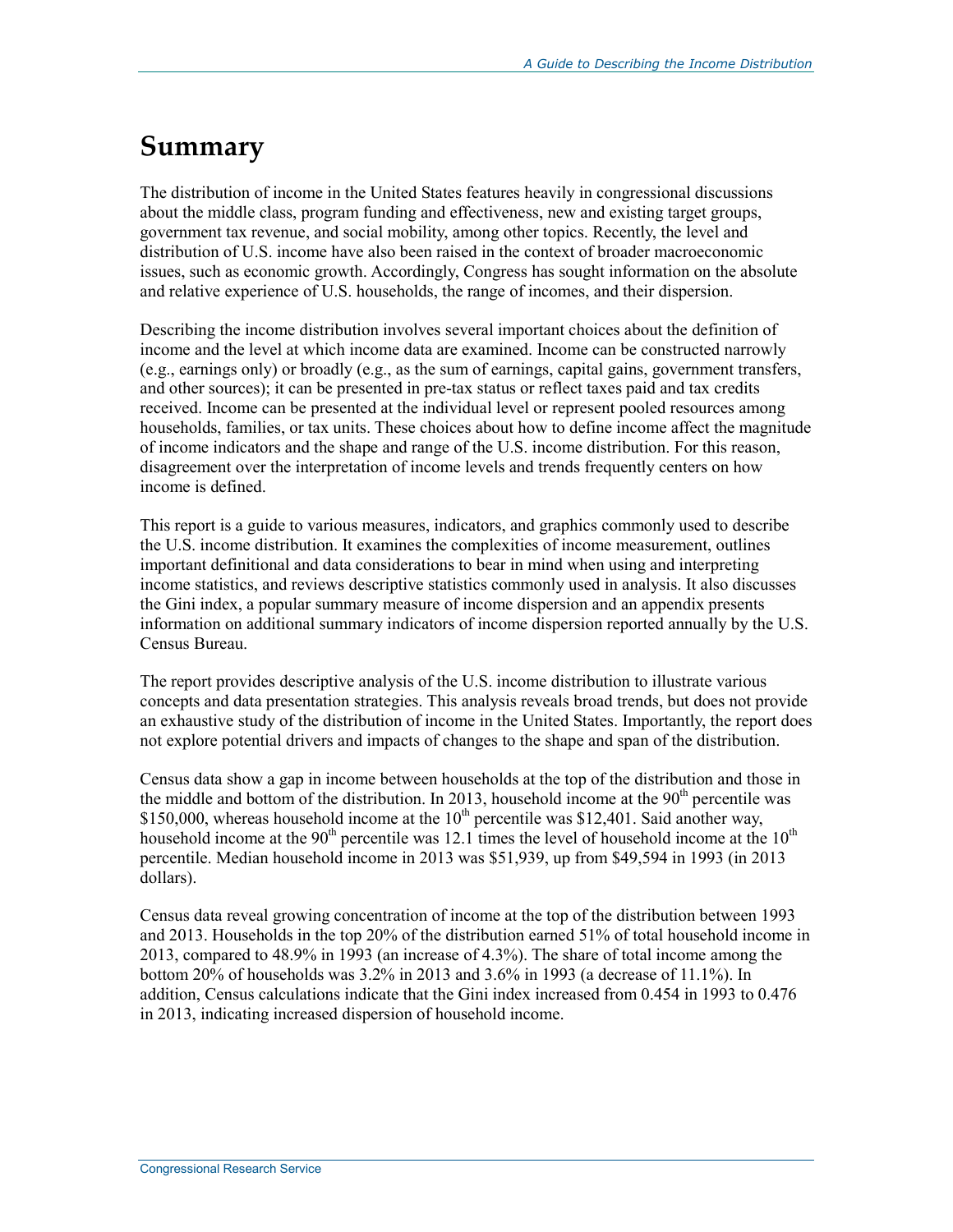## **Contents**

## Figures

| Figure 1. Households at the Bottom and Top of the Distribution for Three Census |  |
|---------------------------------------------------------------------------------|--|
|                                                                                 |  |
|                                                                                 |  |
|                                                                                 |  |
|                                                                                 |  |
|                                                                                 |  |
|                                                                                 |  |
|                                                                                 |  |
|                                                                                 |  |
|                                                                                 |  |
|                                                                                 |  |
|                                                                                 |  |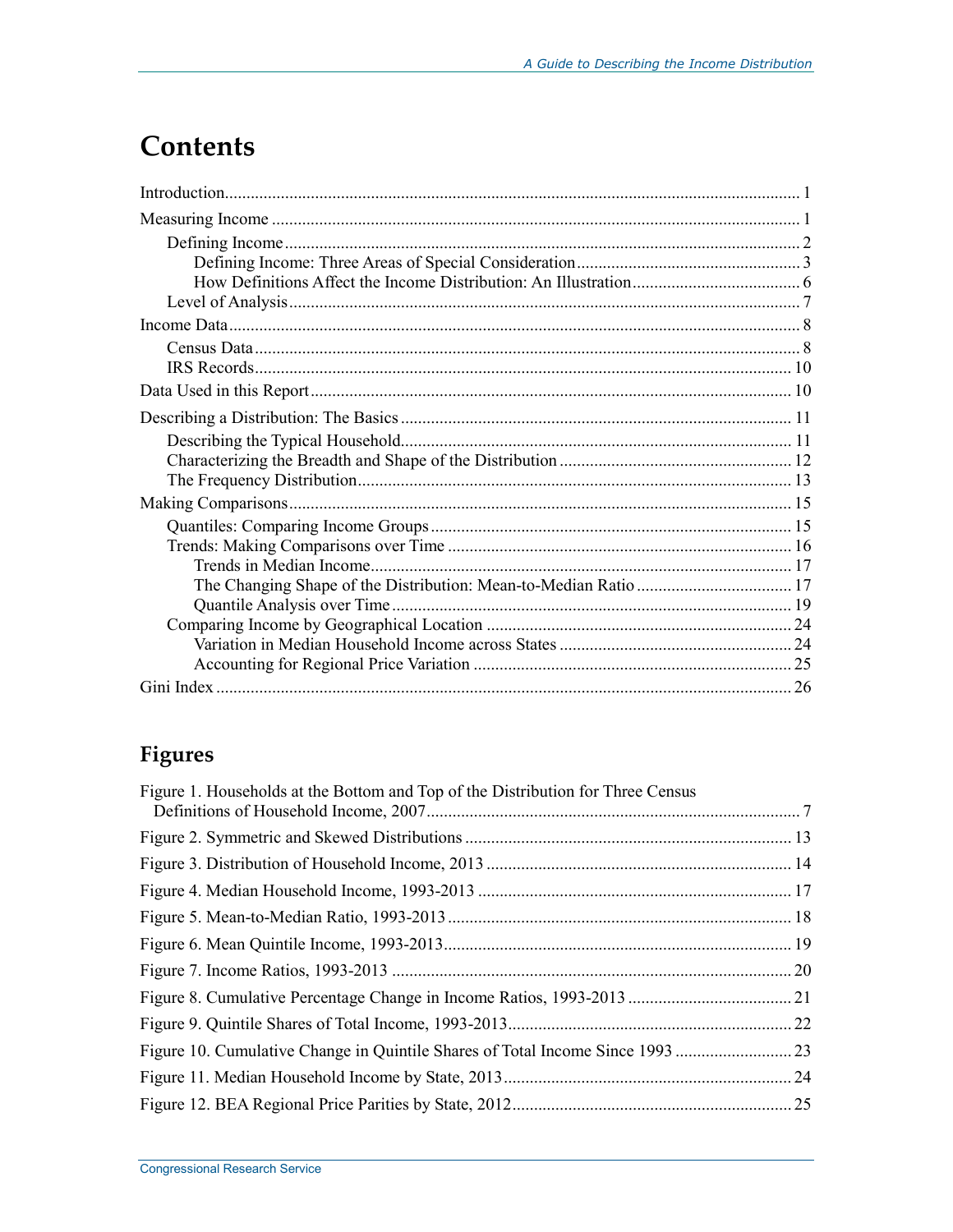### **Tables**

## **Appendixes**

## **Contacts**

|--|--|--|--|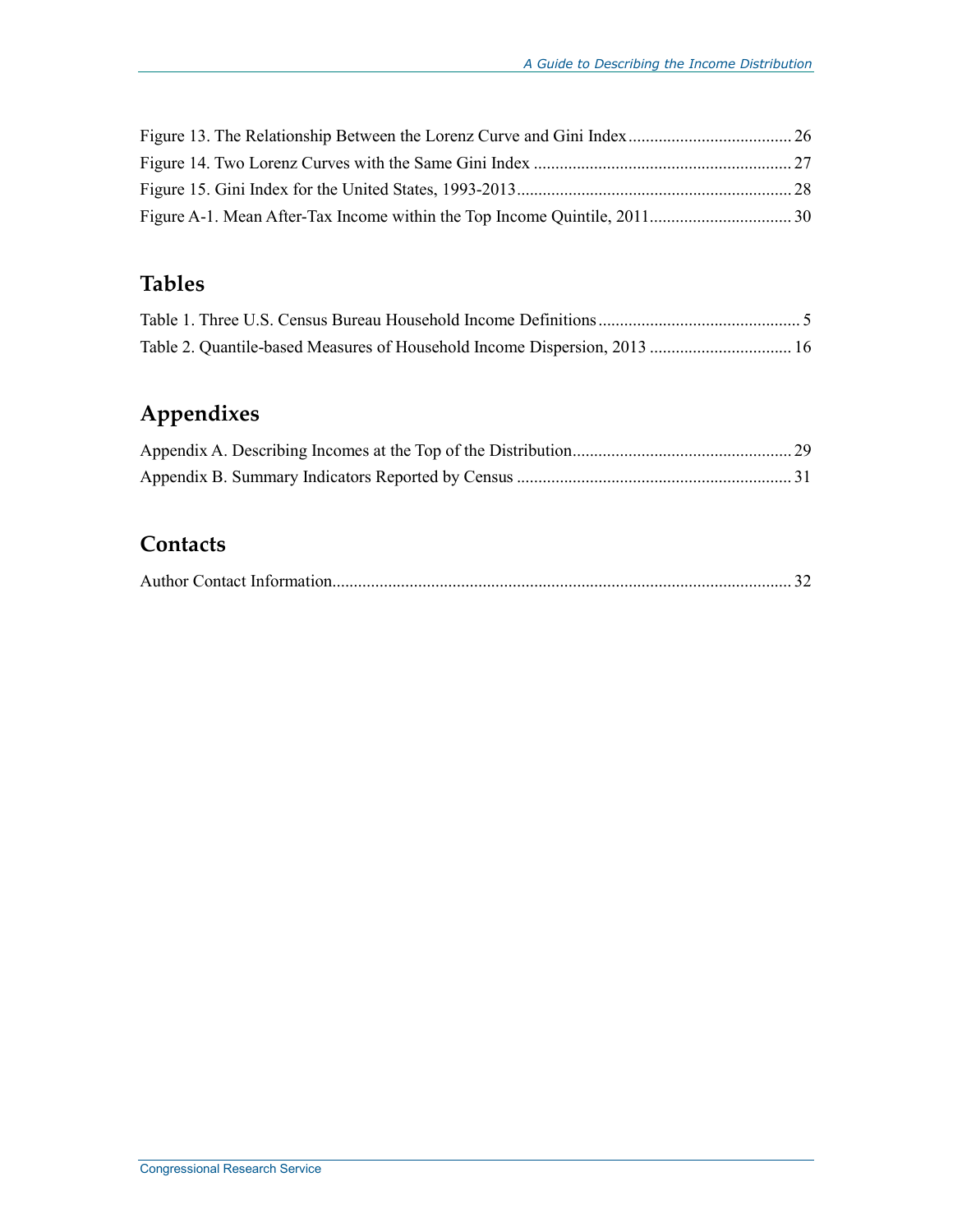## **Introduction**

The distribution of income in the United States features heavily in congressional discussions about the middle class, program funding and effectiveness, new and existing target groups, government tax revenue, and social mobility, among other topics. Recently, the level and distribution of U.S. income have also been raised in the context of broader macroeconomic issues, such as economic growth.

Recent congressional activity—committee hearings and reports, communication with major media outlets, and policy research discussions about income—reveals a heightened interest among some Members in the distribution of U.S. income. This report responds to that interest by providing a guide to various measures, indicators, and graphics commonly used to describe the  $U.S.$  income distribution.<sup>1</sup>

This report provides descriptive analysis of the U.S. income distribution to illustrate various concepts. This analysis reveals broad trends, but does not provide an exhaustive study of the distribution of income in the United States. Importantly, the report does not explore potential drivers and impacts of changes to the shape and span of the distribution.

This report is organized as follows: first, it examines the complexities of income measurement and important definitional and data considerations to bear in mind when using and interpreting income statistics. Next, it describes two popular data sources used to study the U.S. income distribution, followed by sections on statistics commonly used to provide point-in-time analysis and to compare U.S. income across groups, time, and location. The report concludes with an explanation of the Gini index. An appendix presents information on the set of summary indicators of income dispersion reported annually by the U.S. Census Bureau.

## **Measuring Income**

On the surface, measuring income is a simple concept.<sup>2</sup> In practice, however, empirical analysis of the income distribution involves several choices about how income is defined and the level at which income data are examined. Income can be constructed narrowly (e.g., earnings only) or broadly (e.g., as the sum of earnings, capital gains, government transfers, and other sources). It can be presented in pre-tax status or reflect the taxes paid and tax credits received. Income can be measured at the individual level or represent pooled resources among households, families, or tax units.

These choices about how to define and organize income are consequential, because the same data can present different pictures of the income distribution depending on how income is constructed.<sup>3</sup> Among commonly used income definitions, movement from one income measure to

 1 For a related discussion of U.S. income distribution trends, see CRS Report RS20811, *The Distribution of Household Income and the Middle Class*, by Craig K. Elwell.

 $2$  This report focuses on income. It does not address the measurement and distribution of wealth. Although income and wealth concepts are closely related, they are not the same. Income refers to a *flow* of resources, some of which are consumed in the present period and the remainder (if any) added to the *stock* of resources, i.e., wealth.

<sup>&</sup>lt;sup>3</sup> Studies that compare income definitions and levels of aggregation find that definitional differences matter to income levels, distribution, and the tracking of income trends. For example, see Congressional Budget Office, *The Distribution*  (continued...)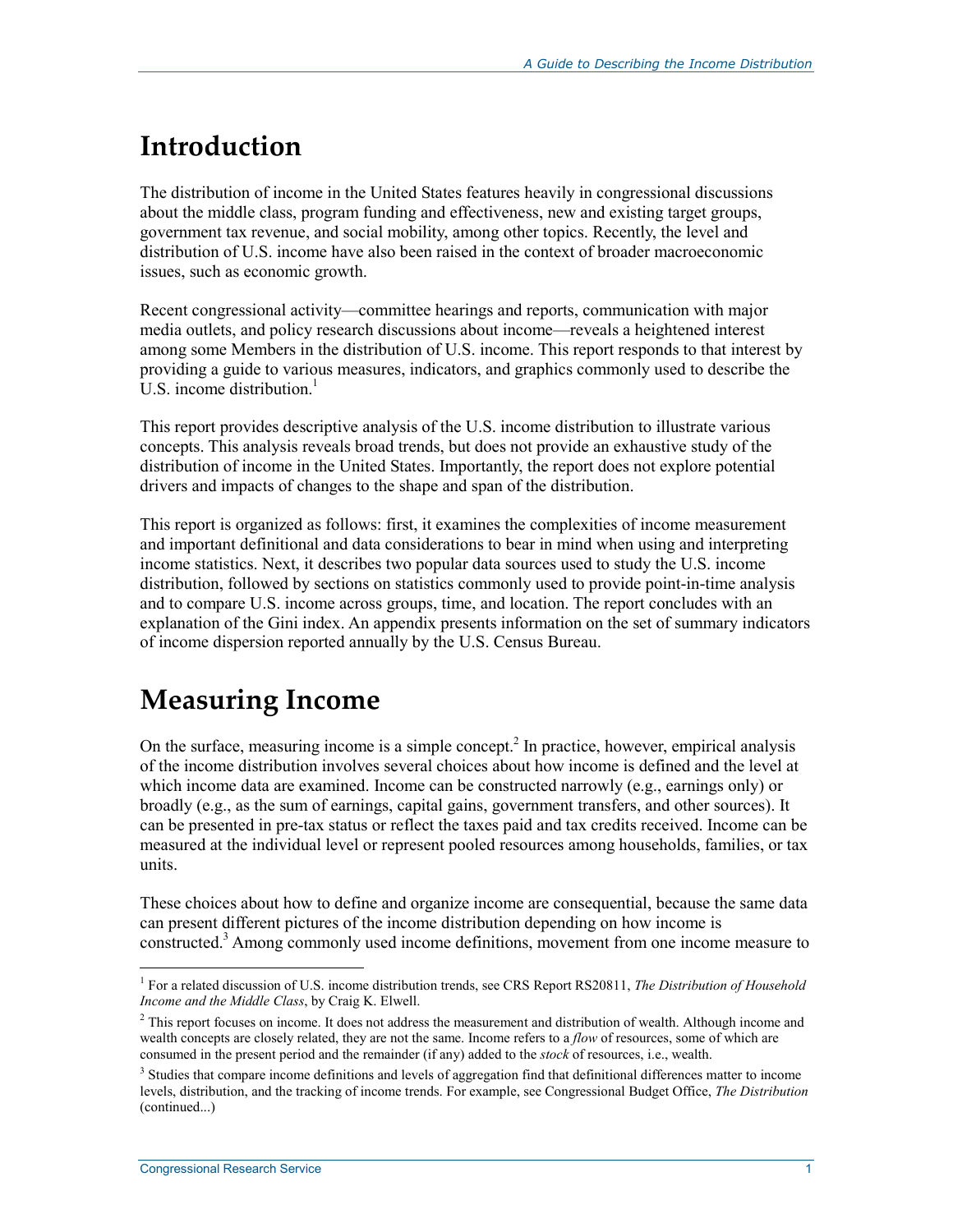another is unlikely to shift household rankings dramatically—that is, the poor are not likely to be characterized as rich, or vice versa—but poor households might not look quite as poor when the value of government transfers are included, and the level and movement in incomes at the top of the distribution will depend importantly on whether and how capital gains and personal income taxes are included. The level of income analysis—that is, whether income is measured at the individual, household, or family level—will also impact indicators used to characterize the income distribution. For example, average individual income will lie below average household income, simply because households can have multiple earners. For these reasons, disagreement over the interpretation of income levels and trends frequently centers on how income is defined.

### **Defining Income**

Income can be seen through many lenses. It can refer simply to earnings (i.e., wages, salaries, and self-employment earnings) or to more expansive measures that span several sources of cash income and in-kind benefits and account for taxes paid and tax credits. One income formulation is not necessarily superior, as there may be valid reasons for selecting one definition over another. For example, a restrictive measure may be preferred when assessing trends and outcomes for a particular family of income streams (e.g., how market income is distributed among households). A comprehensive measure, however, may make more sense when examining households' overall ability to use income to meet basic needs. 4

Recognizing a lack of consensus on how to define income and the benefits of definitional flexibility for certain types of analyses, the Census Bureau makes several income formulations available to data users. In addition to the money income definition it uses to produce official income dispersion estimates, Census provides annual estimates of market income, post-social insurance income, disposable income, and an income measure recommended by the National Academies of Science. Census also allows data users to customize an income measure for certain statistics by specifying which of the 42 Census income components to include.<sup>5</sup>

**Table 1** compares three Census-defined income measures and illustrates the variability of income concepts. The first column shows money income, the income definition used by Census to calculate annual income dispersion estimates. Money income represents pre-tax cash income received on a usual basis by households; notably, it excludes occasional income such as capital

 $\overline{a}$ 

<sup>(...</sup>continued)

*of Household Income and Federal Taxes, 2010*, December 2013, http://www.cbo.gov/publication/44604; and Richard V. Burkhauser, Jeff Larrimore, and Kosali Simon, *A "Second Opinion" on the Economic Health of the American Middle Class*, National Bureau of Economic Research, Working Paper 17164, June 2011, http://www.nber.org/papers/ w17164.

<sup>&</sup>lt;sup>4</sup> There is also some debate over whether income or monetized consumption is the more appropriate measure of living standards. Consumption may more accurately reflect purchasing power, including a household's ability to provide for basic needs. Looking at income alone can mask the economic effects of uncertainty (e.g., risk of job loss), capital loss (e.g., foreclosure), and large differences in prices. These events affect day-to-day economic security and can result in reduced consumption even while income remains steady. In contrast, a drop in income does not necessarily translate into consumption loss if households spend out of their savings or prices fall, or if the measure of income does not include transfer payments (e.g., social programs) or other, informal forms of insurance (e.g., family support networks).

 $<sup>5</sup>$  The Current Population Survey (CPS) Table Creator allows users to view a range of statistics using its pre-defined</sup> alternative income measures and construct their own income measures by selecting from among 42 Census-defined income components. The CPS Table Creator is available online from http://www.census.gov/cps/data/ cpstablecreator.html.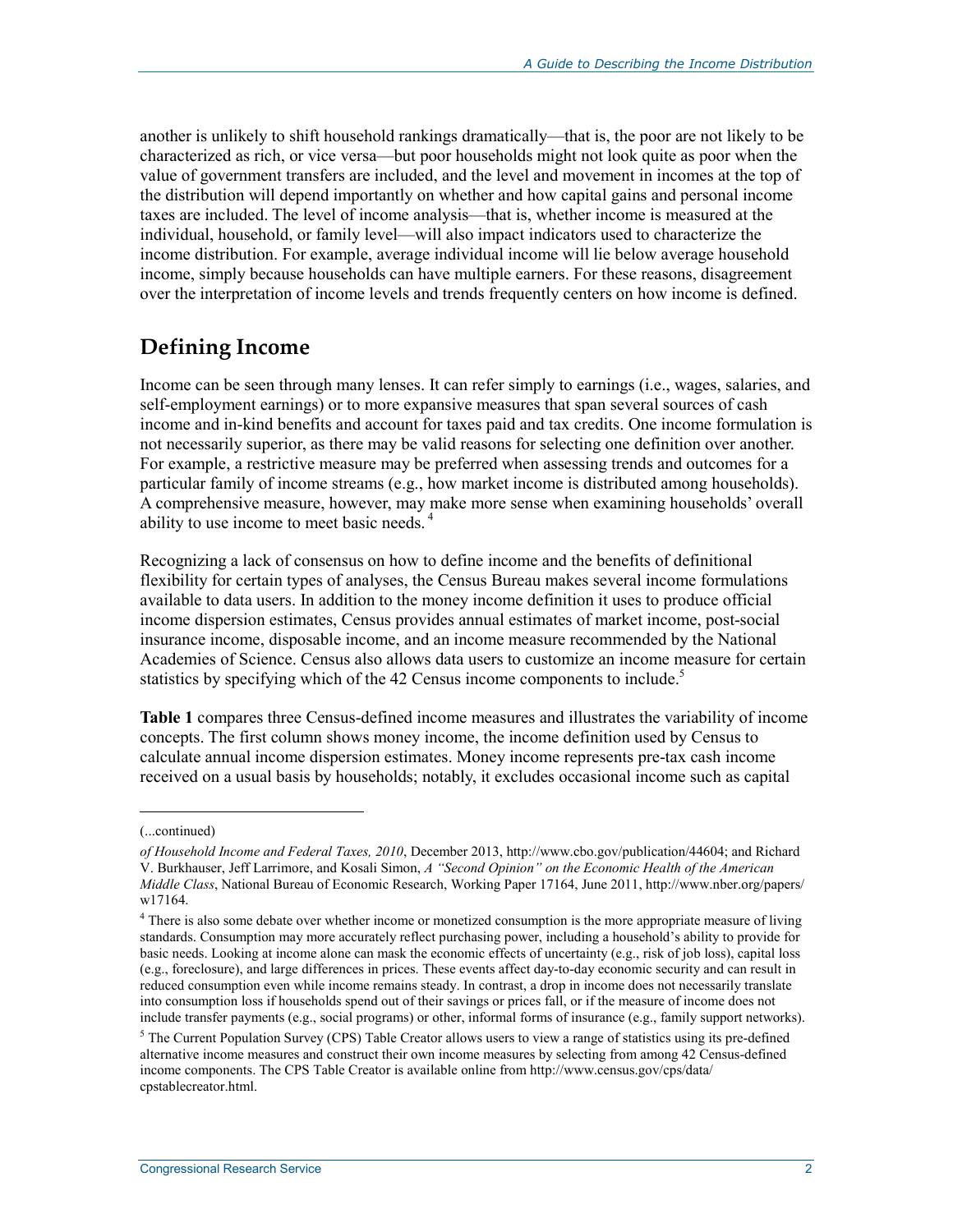gains (and losses) and in-kind benefits. Market income (second column) is a somewhat narrower concept that reflects pre-tax income from market sources. Disposable income (column three) is the most expansive formulation in the table. In addition to all components in money and market income, it includes receipt of the Earned Income Tax Credit (EITC); Supplemental Nutritional Assistance Program (SNAP); free, reduced, and regular-price school lunches; public housing and rental subsidies; and economic stimulus payments (in 2009 only) and recovery payments (in 2010 only). It deducts federal and state income taxes that remain after receipt of refundable tax credits, payroll taxes, and property-taxes on owner-occupied housing.

#### **Defining Income: Three Areas of Special Consideration**

**Table 1** highlights a few points that arise regularly in research and policy discussions around the U.S. income distribution. These include whether and how to account for capital gains and losses, tax deductions and credits, and government-supported health insurance. How these components are treated is consequential for income distribution analysis because they are experienced differently by low-, middle-, and high-income individuals and households. This means the difference between including these components in income and not including them in income is not a mere shift in the distribution, but potentially alters the shares of total income held by various income groups, and where an individual or household ranks in the distribution.

#### *Accounting for Capital Gains and Losses*

One notable difference between the Census money income concept and the two alternative definitions presented in **Table 1** is the treatment of capital gains.<sup>6</sup> Money income, the definition used by Census to generate its annual income dispersion statistics, does not include capital gains and losses at all. This is frequently identified as a limitation of official Census income statistics in accurately characterizing U.S. income levels, distribution, and trends, because capital gains can be a significant source of income, particularly among households at the upper end of the distribution.<sup>7</sup>

The Internal Revenue Service (IRS) income tax return data record capital gains only when the gains are realized and reported as part of taxable income. For these data, capital gains may therefore be more visible among high-income households because they are more likely to hold (and sell) assets that produce taxable income. In addition, some contend that the standard onetime valuation of capital gains income in the year of realization (i.e., sale of asset) is misleading.<sup>8</sup>

<u>.</u>

<sup>6</sup> Capital gains and losses are included conceptually by Census in their definitions for disposable income and market income, but Census no longer produces estimates of capital gains and losses. The last year for which capital gains and losses estimates are available from the CPS Table Creator is 2007 (data collected in 2008). The decision to halt production of these estimates was influenced by the two-year delay in access to IRS's individual income tax records (the primary data source for capital gains and losses estimates).

 $<sup>7</sup>$  The Survey of Consumer Finance (SCF, see footnote 14) data show that households in the top income group are more</sup> likely to hold public stock (a capital gains earning asset) and have higher mean stockholding values than households at the bottom of the distribution. In 2013, the stock ownership rate among families in the lower 20% of the income distribution was 4.2%, whereas it was 45.4% for families in the top 10% of the income distribution. Preliminary SCF numbers reveal that, among families that held stock, the mean value of stockholdings for families in the bottom 20% of the income distribution was \$55,500 in 2013, whereas it was \$694,200 among families in the top 10%. Board of Governors of the Federal Reserve System, "2013 Survey of Consumer Finances, Historic Tables and Charts Based on Internal Data," September 4, 2014, http://www.federalreserve.gov/econresdata/scf/scfindex.htm.

<sup>&</sup>lt;sup>8</sup> See, for example, Philip Armour, Richard V. Burkhauser, and Jeff Larrimore, "Levels and Trends in U.S. Income and (continued...)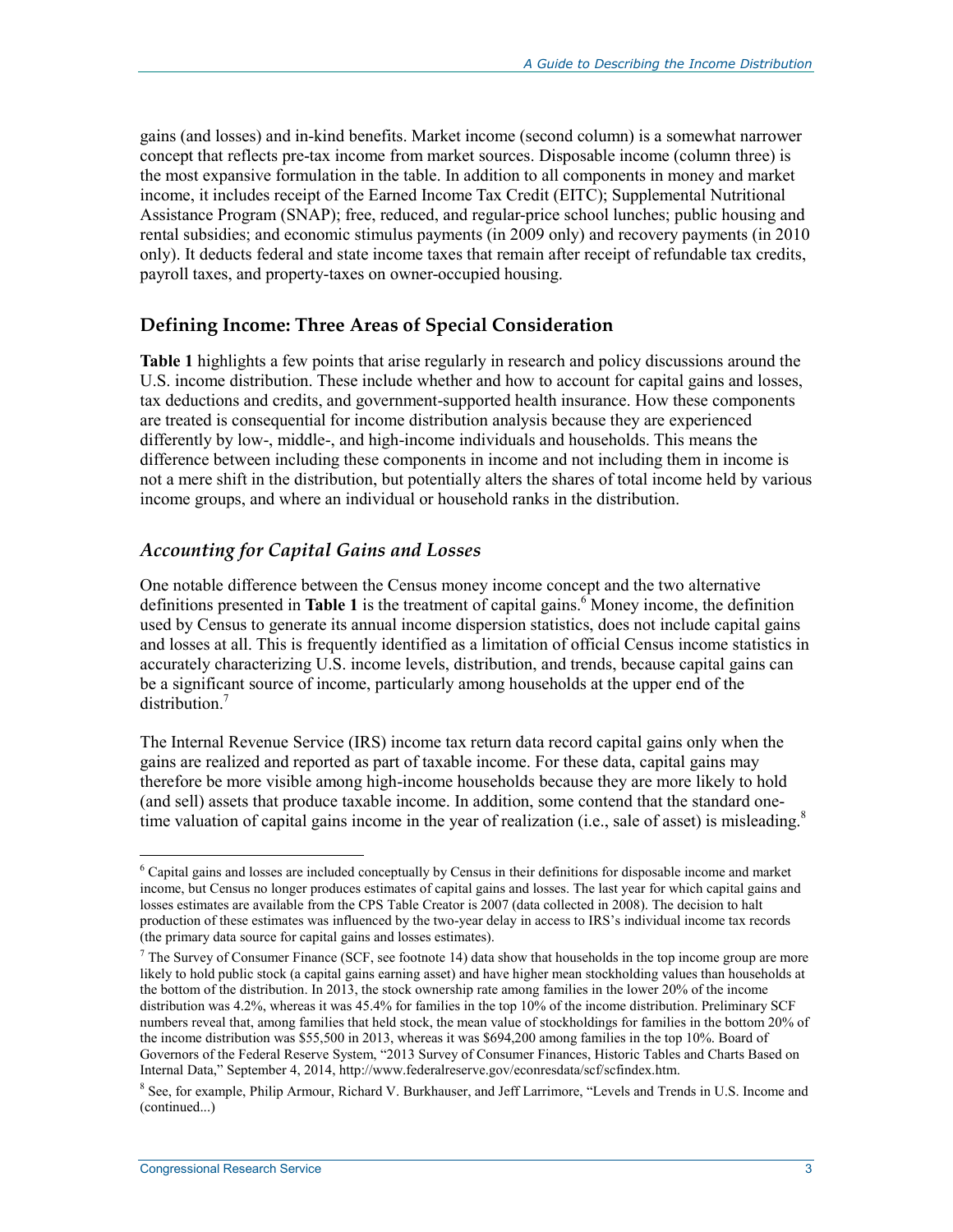This is because the value of assets can accrue over the course of several years, contributing incrementally to available resources. The counter perspective is that continuous accounting for capital gains is a purely theoretical exercise, noting that (1) living standards do not rise with asset value accrual, and (2) the view that available resources rise with asset appreciation rests on the assumption that households can obtain peak prices for their assets.<sup>9</sup>

#### *Pre-tax versus Post-tax Income*

The treatment of taxes (i.e., payments and credits) is another point of consideration highlighted in **Table 1**. Unlike money income and market income, disposable income presents income in posttax status, taking into account payment of personal income taxes and receipt of tax credits. It could be argued that this income formulation provides a more realistic representation of income available for consumption in a given year. It also affects the measurement of the income distribution because tax payments and credits are likely to be experienced differently by lowerand higher-income groups. Some low-income individuals and households may not meet the earnings threshold for taxable income or otherwise have a disproportionately lower tax bill than their middle- and high-income counterparts. Likewise, low-income individuals and households are more likely to qualify for certain tax credits, such as the EITC. For these reasons, post-tax income formulations are likely to raise incomes among low-earners and reduce incomes among high-earners when compared with similar pre-tax income definitions.<sup>10</sup>

#### *The Value of Government-Supported Health Insurance*

The value of government-supported health insurance—such as Medicare and Medicaid—is a facet of income that is not reflected in any of the Census income definitions summarized in **Table 1**. Given its potentially sizable impact on the availability of household resources, income estimates that do not account for government health insurance have been criticized for providing a misleading picture of the income distribution. One concern is that some government-supported health benefits (e.g., Medicaid) are received disproportionately by lower-income individuals and households. Excluding this component may therefore understate the full value of resources among the low-earner group relative to those in the middle and top of the distribution.<sup>11</sup>

<sup>(...</sup>continued)

its Distribution: A Crosswalk from Market Income towards a Comprehensive Haig-Simons Income Approach," *Southern Economic Journal*, vol. 81, no. 2 (2014), pp. 271-293.

<sup>&</sup>lt;sup>9</sup> A discussion of both viewpoints is provided by Thomas B. Edsall, "What if We're Looking at Inequality the Wrong Way?," *The New York Times*, June 26, 2013, http://opinionator.blogs.nytimes.com/2013/06/26/what-if-were-lookingat-inequality-the-wrong-way/.

<sup>&</sup>lt;sup>10</sup> The Congressional Budget Office (CBO) compared the 2011 U.S. income distribution before and after accounting for taxes, finding a "slightly more" compressed distribution when tax deductions and credits are applied. CBO, *The Distribution of Household Income and Federal Taxes, 2011*, November 2014, https://www.cbo.gov/publication/49440.

<sup>&</sup>lt;sup>11</sup> Census produces annual estimates of the fungible value of Medicaid or Medicare, but does not include these estimates in any of their pre-defined income measures. Instead, they permit data users to include Medicare and/or Medicaid estimates when customizing income measures. This value is calculated based on the extent to which the programs free up resources that otherwise could have been used to purchase medical care or insurance. Robert W. Cleveland, *Alternative Income Estimates in the United States: 2003*, U.S. Census Bureau, P60-288, June 2005, https://www.census.gov/hhes/www/income/publications/cps-reports.html. CBO accounts for health insurance programs, including Medicare, Medicare, and CHIP in its analyses of the U.S. income distribution, using the average cost to the government of providing the benefit. CBO departed from the Census methods of estimating governmentprovided health insurance in 2012 with its analysis of the 2008 and 2009 U.S. income distributions. Details on CBO's (continued...)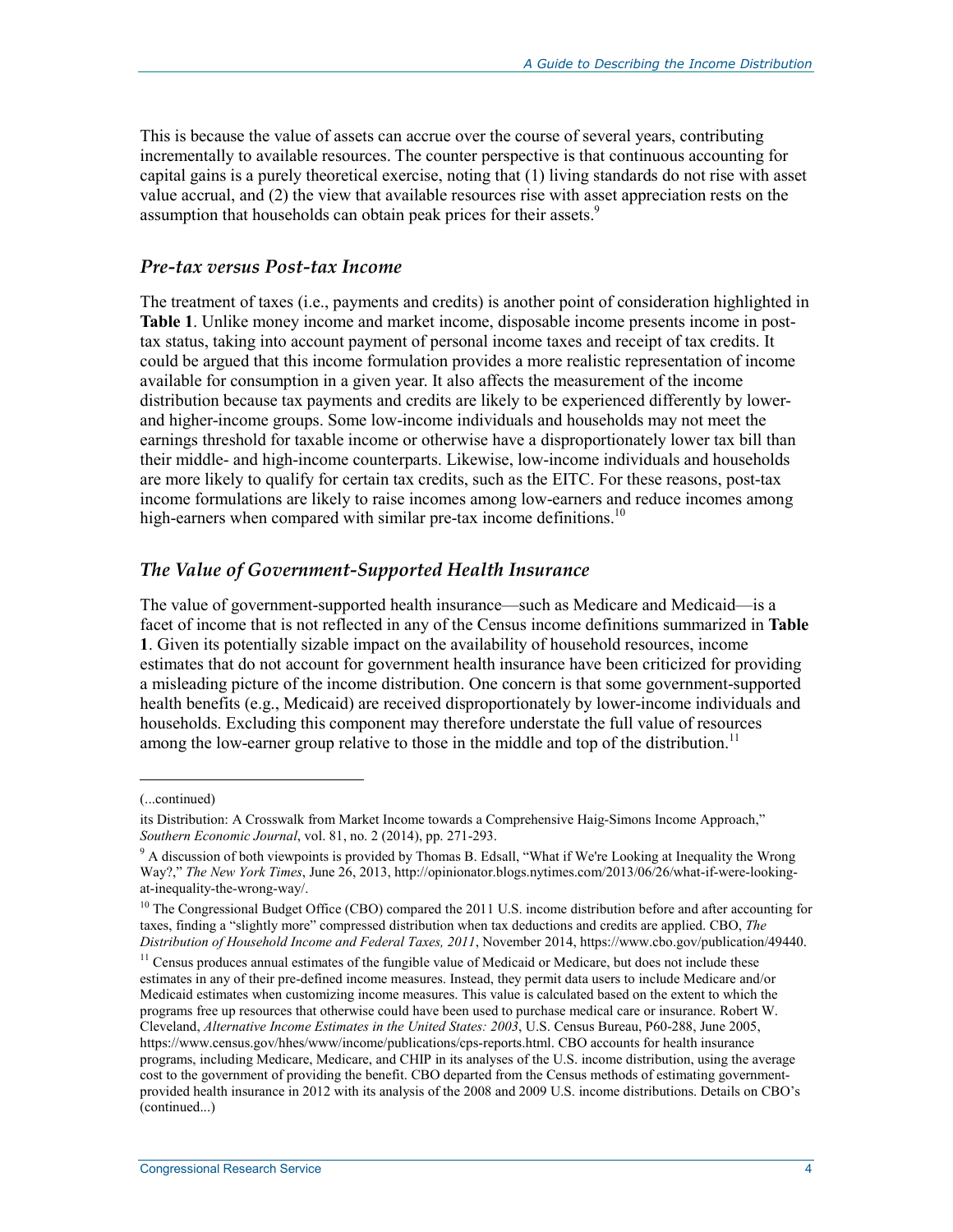|                                                                | <b>Money</b><br><b>Income</b> | <b>Market</b><br>Income | <b>Disposable</b><br>Income |
|----------------------------------------------------------------|-------------------------------|-------------------------|-----------------------------|
| <b>Income Components</b>                                       |                               |                         |                             |
| Earnings (wages, salaries, and self-employment income)         | x                             | x                       | $\mathsf{x}$                |
| Interest income                                                | $\mathsf{x}$                  | $\mathsf{x}$            | $\mathsf{x}$                |
| Dividend income                                                | x                             | $\mathsf{x}$            | x                           |
| Rents, royalties, estate, and trust income                     | x                             | x                       | $\mathsf{x}$                |
| Nongovernment retirement pensions and annuities                | $\mathsf{x}$                  | x                       | $\mathsf{x}$                |
| Nongovernment survivor pensions and annuities                  | x                             | $\mathsf{x}$            | x                           |
| Nongovernment disability pensions and annuities                | x                             | x                       | $\mathsf{x}$                |
| Realized capital gains                                         |                               | $\mathsf{X}^{\text{a}}$ | $\mathsf{x}^{\mathrm{a}}$   |
| Social Security                                                | x                             |                         | $\mathsf{x}$                |
| Unemployment compensation                                      | $\mathsf{x}$                  |                         | $\mathsf{x}$                |
| Workers' compensation                                          | x                             |                         | x                           |
| Veterans' payments other than pensions                         | x                             |                         | x                           |
| Government retirement pensions and annuities                   | x                             |                         | x                           |
| Government survivor pensions and annuities                     | x                             |                         | x                           |
| Government disability pensions and annuities                   | x                             |                         | x                           |
| Public assistance (includes TANF and other cash welfare)       | x                             |                         | x                           |
| Supplemental Security Income                                   | x                             |                         | x                           |
| Veterans' pensions                                             | x                             |                         | x                           |
| Federal earned income credit                                   |                               |                         | x                           |
| Government educational assistance                              | x                             |                         | x                           |
| Nongovernment educational assistance                           | x                             | x                       | x                           |
| Supplemental Nutritional Assistance Program                    |                               |                         | x                           |
| Free and reduced-price school lunches                          |                               |                         | x                           |
| Public housing and rental subsidies                            |                               |                         | x                           |
| Child Support                                                  | x                             | x                       | x                           |
| Alimony                                                        | x                             | x                       | x                           |
| Regular contributions from persons not living in the household | x                             | x                       | x                           |
| Money income not elsewhere classified                          | x                             | x                       | x                           |
| Imputed return to home equity on owner-occupied housing        |                               | x                       | x                           |
| Regular-price school lunches                                   |                               |                         | x                           |

#### **Table 1. Three U.S. Census Bureau Household Income Definitions**

(...continued)

1

 $\ddot{\phantom{a}}$ 

treatment of health care benefits are reported in CBO, *The Distribution of Household Income and Federal Taxes, 2008 and 2009*, July 2012, http://www.cbo.ogv/publication/43373.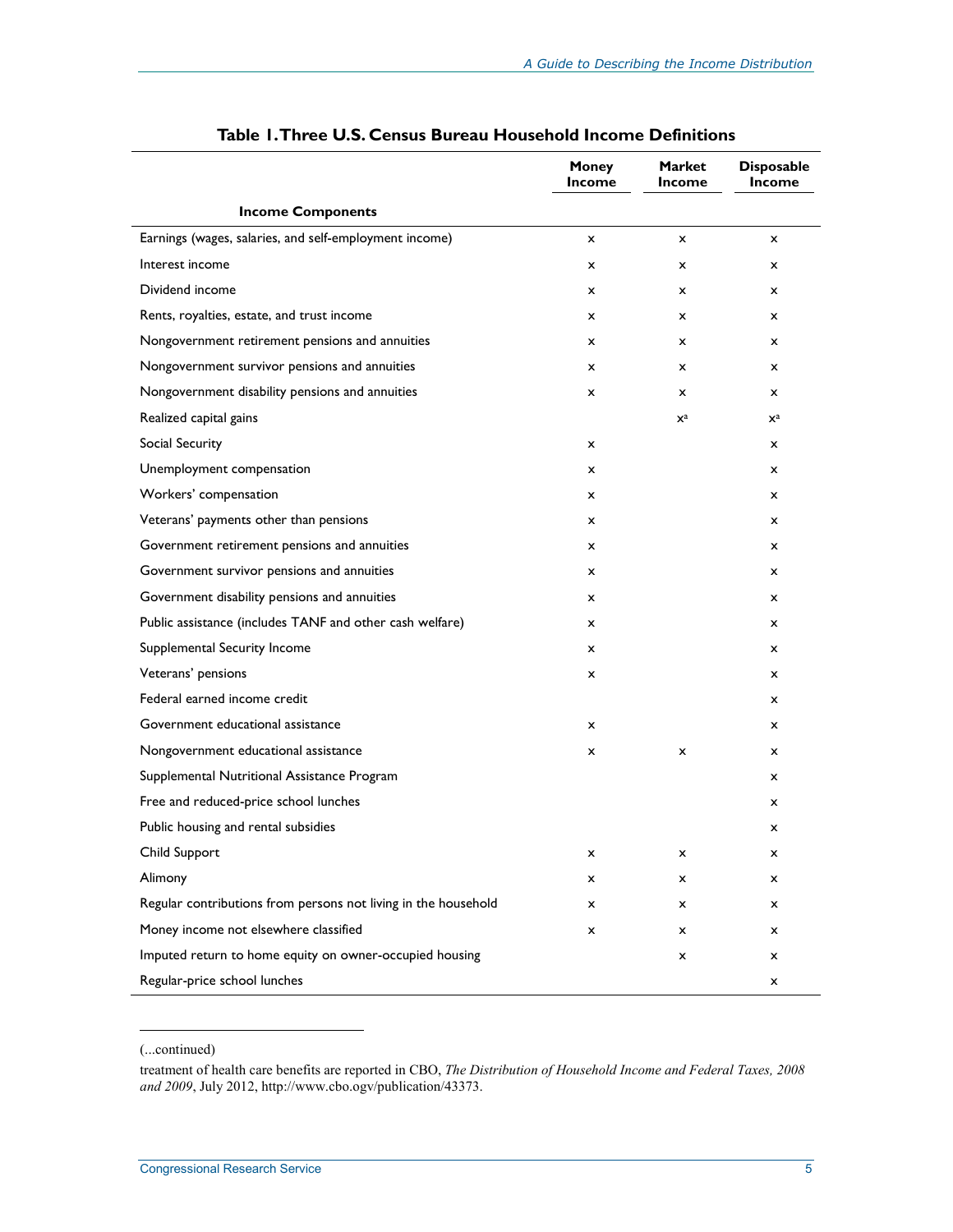|                                                          | <b>Money</b><br><b>Income</b> | <b>Market</b><br><b>Income</b> | <b>Disposable</b><br><b>Income</b> |
|----------------------------------------------------------|-------------------------------|--------------------------------|------------------------------------|
| Economic stimulus payments (2009 ASEC only)              |                               |                                | x                                  |
| Economic recovery payments (2010 ASEC only)              |                               |                                | x                                  |
| <b>Deducted from Income</b>                              |                               |                                |                                    |
| Realized capital losses                                  |                               | $X^a$                          | $\mathbf{X}^{\text{a}}$            |
| Federal income taxes after refundable credits except EIC |                               |                                | $\boldsymbol{\mathsf{x}}$          |
| State income taxes after all refundable credits          |                               |                                | x                                  |
| Payroll taxes (FICA and other mandatory deductions)      |                               |                                | X                                  |
| Property taxes on owner-occupied housing                 |                               |                                | x                                  |
| Work-related expenses excluding child care               |                               | x                              | x                                  |

**Source:** Table prepared by the Congressional Research Service (CRS) using U.S Census Bureau definitions, available at http://www.census.gov/cps/data/incdef.html.

a. The last year for which capital gains and losses estimates are available from the Census Bureau is 2007 (data collected in 2008).

#### **How Definitions Affect the Income Distribution: An Illustration**

**Figure 1** presents the percentage of U.S. households with no income in 2007 (left side) and the percentage of households that earned \$100,000 or more in 2007 (right side), when the three definitions in **Table 1** are applied to Census data. The data year 2007 was selected for **Figure 1** because that is the last year that Census produced estimates for capital gains and losses (see footnote 6).

When the most restrictive measure—market income—is applied, Census estimates show that 4.0% of households had zero income in 2007. This measure falls to 1.2% when the money income definition is applied, reflecting the value of government cash transfers on incomes at the bottom of the distribution. The disposable income definition, which takes a fuller range of government benefits and federal and state taxes (payments and credits) into account, produces the fewest no-income households (0.5%).

Movement from the most restrictive income definition (market income) to the most expansive income definition (disposable income) produced a smaller and smaller number of households with no income in 2007; that is, it appears to raise incomes at the bottom of the distribution. The opposite pattern is observed at the top of the distribution: the addition of income dimensions to the income definition appears to reduce the number of households with high incomes. The market income and money income definitions produce nearly identical percentages of households with  $$100,000$  or more in 2007 (20.4% and 20.3%, respectively). The group of high-earning households is smallest at 11.8%, when the broadest definition, disposable income, is used.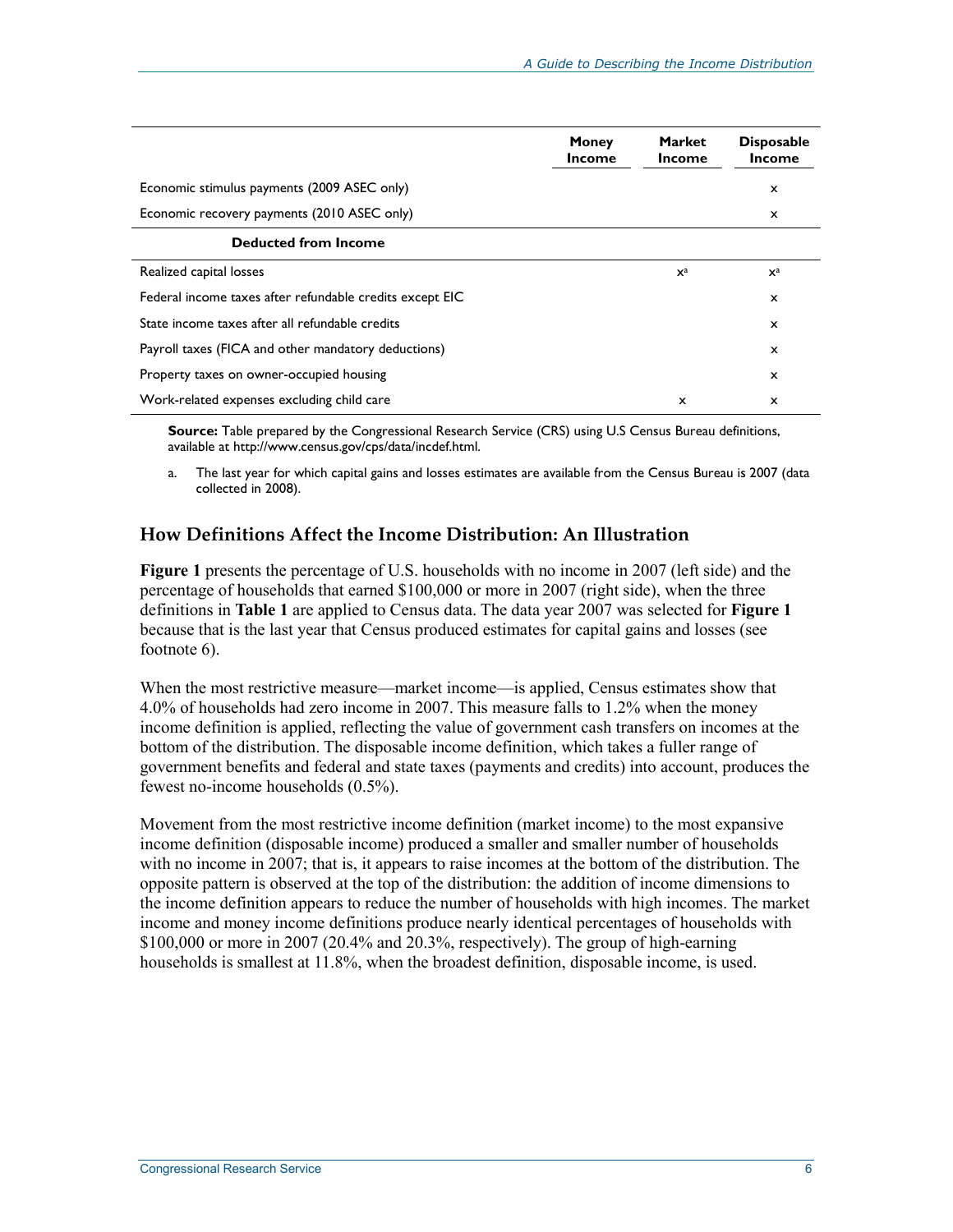

**Figure 1. Households at the Bottom and Top of the Distribution for Three Census Definitions of Household Income, 2007** 

**Source:** Figure created by the Congressional Research Service (CRS) using data from the U.S. Census Bureau CPS Table Creator, available at http://www.census.gov/cps/data/cpstablecreator.html.

## **Level of Analysis**

Income can be presented at the individual level or represent pooled resources among families, households, or tax units. Although synonymous in regular discourse, family and household concepts can have important distinctions for statistical purposes. The Census Bureau defines a family as two or more people with a direct familial relationship (i.e., related by birth, marriage, or adoption), and a household as one or more people who live together and may or may not be related. A household may be a single person, a collection of roommates, or one or more families living together. Tax units are an IRS concept and describe the person or persons filing a tax return (i.e., individual filer and dependents or married filers and their dependents). A tax unit can represent an individual, an entire household or family, or several tax units can reside within a household or family.

The income distribution will look different depending on whether it is organized at the individual level or household (or other aggregate) level. Individuals (and single tax units) are more numerous and have lower average income levels than households and families, because the latter groups can have multiple earners. Individual income analysis will reveal more low-income persons—such as college students with summer jobs—who are otherwise aggregated into household or family income measures. For these reasons, income analyses that organize income at the individual level are not directly comparable with those that use data on multi-member units that may pool resources.

Comparability issues affect income data organized at multi-member levels as well. For example, the number of members can vary considerably across households, families, and tax units, complicating comparisons of per-person resources. That is, a member of a four-person household with an income of \$52,000 does not have the same access to resources as a two-person household earning \$52,000 in the same year. The composition of units also matters to how resources are pooled and shared across members. For example, a mother-child household is likely to share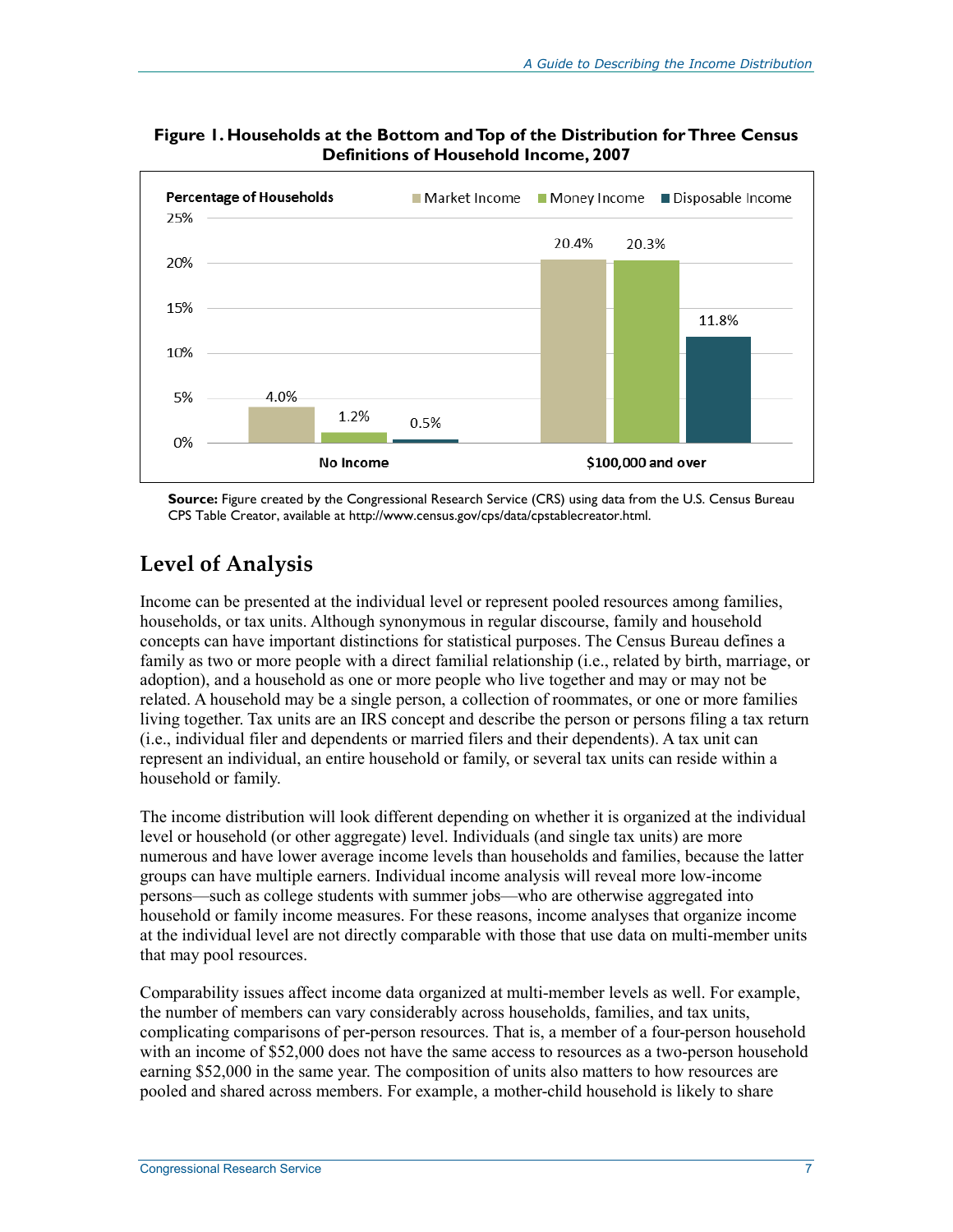resources differently than two adult unrelated roommates. Some researchers and organizations adjust data in response to these issues. $^{12}$ 

## **Income Data**

The potential for meaningful income distribution analysis rests on the quality and coverage of the underlying data. Government sources often offer the best option, given the scale of effort, cost, and sensitive nature of collecting income information.<sup>13</sup> Census Bureau household survey data and IRS tax return administrative data are two main sources of annual data used to characterize and study the U.S. income distribution.<sup>14</sup> Both agencies publish official statistics on an annual basis and offer some public access—with restrictions—to the individual records. Census and IRS data have relative strengths and important individual limitations that affect their potential to fully characterize the U.S. income distribution.<sup>15</sup>

#### **Census Data**

1

The U.S. Census Bureau collects income data annually from a random sample of households through the Current Population Survey (CPS) Annual Social and Economic Supplement (ASEC). Data are collected from February to April of each year and measure income from the previous calendar year.<sup>16</sup> Census compiles official income statistics based on these data and publishes them in the annual *Income and Poverty in the United States* report.<sup>17</sup>

<sup>&</sup>lt;sup>12</sup> The Census Bureau, for example, provides equivalence-adjusted estimates for some but not all of its income dispersion estimates to account for differences in membership numbers and composition (i.e., that children consume less on average than adults, and the impacts of economies of scale that derive from the sharing of resources and expenses within families). See Carmen DeNavas-Walt and Bernadette D. Proctor, *Income and Poverty in the United States: 2013*, U.S. Census Bureau, Current Population Reports P60-249, September 2014, http://www.census.gov/. The CBO also adjusts household income for membership, treating adults and children equally. See CBO, *The Distribution of Household Income and Federal Taxes, 2011*, November 2014, https://www.cbo.gov/publication/49440.

<sup>&</sup>lt;sup>13</sup> The Panel Survey of Income Dynamics (PSID), which is run by the University of Michigan, is a popular (and nongovernment) source of data on incomes in the United States. For more information on the PSID, see http://psidonline.isr.umich.edu/.

<sup>&</sup>lt;sup>14</sup> The SCF is another source of data on income in the United States. The SCF is a cross-sectional survey administered every three years under the auspices of the Federal Reserve Board to collect information on the assets and liabilities (among other characteristics) of U.S. households. Although the SCF collects income data, its main strength is the span and detail of information collected on household wealth. Additional information is available at http://www.federalreserve.gov/econresdata/scf/aboutscf.htm.

<sup>&</sup>lt;sup>15</sup> CBO uses both Census and IRS data in its analysis of the distribution of household income and federal taxes. CBO does not provide public access to its household-level data, but rich supplemental data tables on the CBO website provide useful details and complement the analysis provided in its reports. Because of delayed access to IRS data, the CBO analysis applies to a past-year(s) income distribution. The most recent report describes the 2011 income distribution. For more information, see CBO, *The Distribution of Household Income and Federal Taxes, 2011*, December 2014, Supplemental Data, available at https://www.cbo.gov/publication/49440.

<sup>16</sup> The ASEC is also referred to as the *March Supplement* because it is administered largely in March of each year.

 $17$  Older versions of this report also looked at health insurance coverage. The Census Bureau began reporting separately on health insurance in 2014. For Census statistics on income and poverty for 2013, see Carmen DeNavas-Walt and Bernadette D. Proctor, *Income and Poverty in the United States: 2013*, U.S. Census Bureau, Current Population Reports P60-249, September 2014, http://www.census.gov/.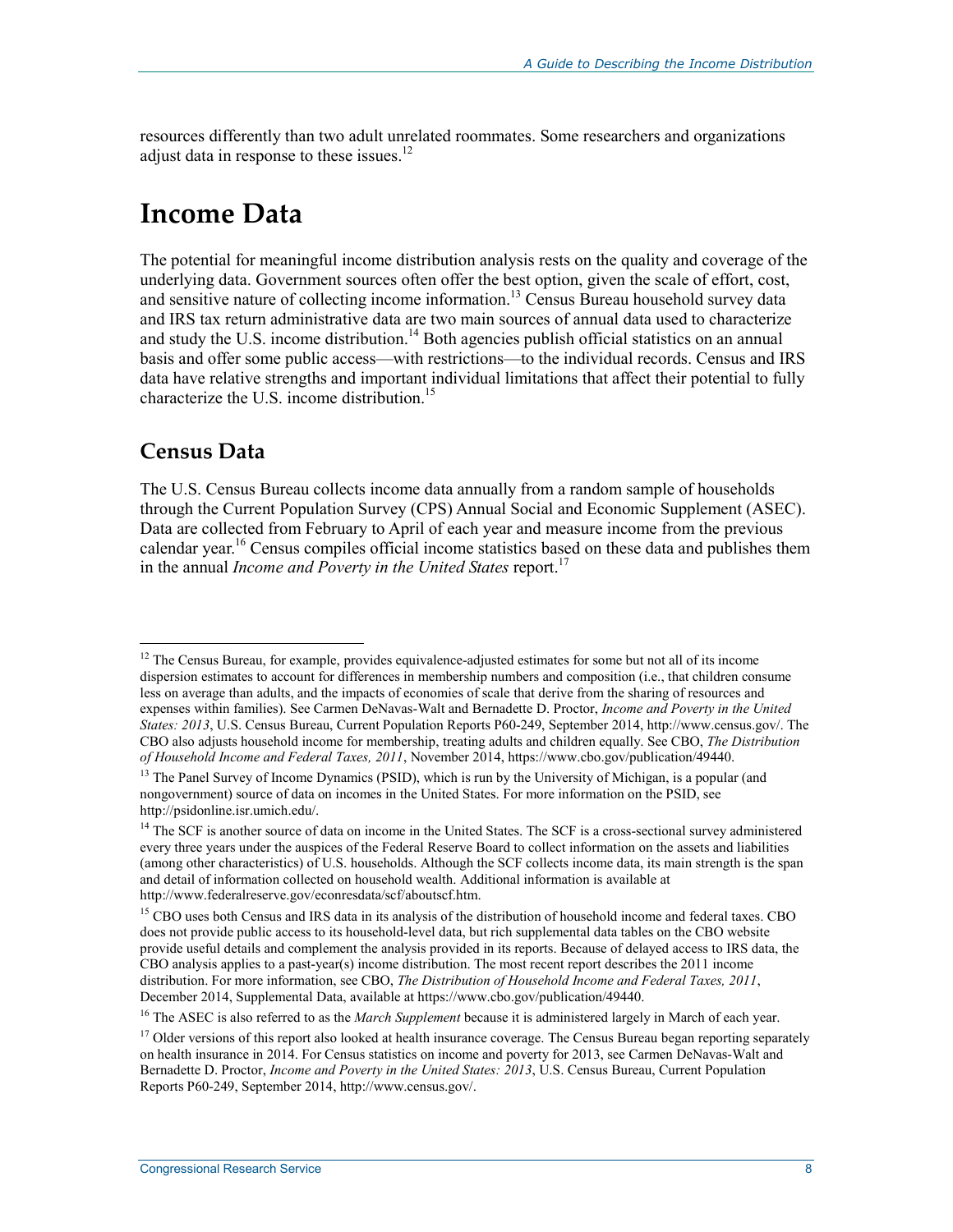Census reports statistics on money income, which represents pre-tax cash income received by households on a regular basis from market and nonmarket sources. In addition to regular market income, money income as defined by Census includes the value of all public cash transfers (e.g., Temporary Assistance for Needy Families [TANF]). It excludes periodic income, such as capital gains, and in-kind transfers (e.g., Supplemental Nutritional Assistance Program [SNAP] benefits and employer contributions to health insurance plans). (See **Table 1**.)

Some aspects of the Census Bureau CPS-ASEC data limit its usefulness in characterizing households at the top of the distribution. To start, Census income estimates are based on information collected from a random sample of households; survey responses are extrapolated to population estimates using sample weights. This method tends to be most effective for estimating the level and distribution of income among middle- and low-income households, where households are clustered together and income ranges are relatively narrow. Estimates at the top, however, where incomes are spread much farther apart, can be quite sensitive to sample composition.

Data recording and internal processing procedures introduce further restrictions on top incomes in the CPS-ASEC data.<sup>18</sup> Census limits the number of digits available to survey interviewers when recording individual responses to income questions, effectively capping the level of income that can be reported. This limit was raised from \$299,999 to \$9,999,999 for each of the four earnedincome sources in 1994, when Census moved from a pen-and-paper data collection method to a computer-assisted interview.<sup>19</sup> This means that during the interview, if an individual reports earned income of \$10 million or more, it will be recorded by the enumerator as \$9,999,999. Once collected, Census edits its income data to minimize the incidence of interviewer error or misreporting on the part of the individual interviewed. For the purposes of Census-published data tabulations and public-use data, the internal processing limit is \$999,999 for each of the four individual earnings categories.<sup>20</sup> Finally, Census has historically faced problems in capturing accurate information on interest and dividend income, which is disproportionately received by high-income households. $^{21}$ 

<sup>&</sup>lt;sup>18</sup> Variable censoring at the point of data capture and processing for the CPS-ASEC sample is likely to be rare. Based on data collected in the 2000 survey, Welniak reports that no households in the sample reported earnings income above the data-capture limit and only 26 households reported earnings income above the processing limit. See Edward J. Welniak, *Measuring Household Income Inequality Using the CPS*, Internal Revenue Service, Statistics of Income Division, Special Studies in Federal Tax Statistics, 2003, pp. 3-13.

<sup>&</sup>lt;sup>19</sup> The CPS-ASEC records information for dozens of income categories for each individual aged 15 or older, for up to 16 persons per household. It collects data on four categories of earned-income: (1) wage and salary income from longest job-held, (2) other wage and salary income, (3) nonfarm self-employment income, and (4) farm selfemployment income.

<sup>&</sup>lt;sup>20</sup> Additional data editing is applied to public-release data to preserve confidentiality of the CPS-ASEC survey respondents. Historically, income data were censored above a Census-determined maximum value. This maximum value changed from year to year, and it was typically selected to be the 97<sup>th</sup> percentile of income (for a particular income source). Incomes greater than the maximum value were either replaced by the maximum value (prior to 1996) or the mean of values above the maximum (1996-2010). Starting in 2011, Census employed a new method to provide confidentiality protections called rank proximity swapping. Using this method, (edited) income values are swapped between individuals with similar income ranks for all individuals in the top 3% of income. For more information, see Carmen DeNavas-Walt and Bernadette D. Proctor, *Income and Poverty in the United States: 2013*, U.S. Census Bureau, Current Population Reports P60-249, September 2014, p. 61.

<sup>&</sup>lt;sup>21</sup> The 2014 version of the CPS-ASEC was redesigned with this limitation in mind, and it attempts to measure interest, dividend, and pension income more accurately.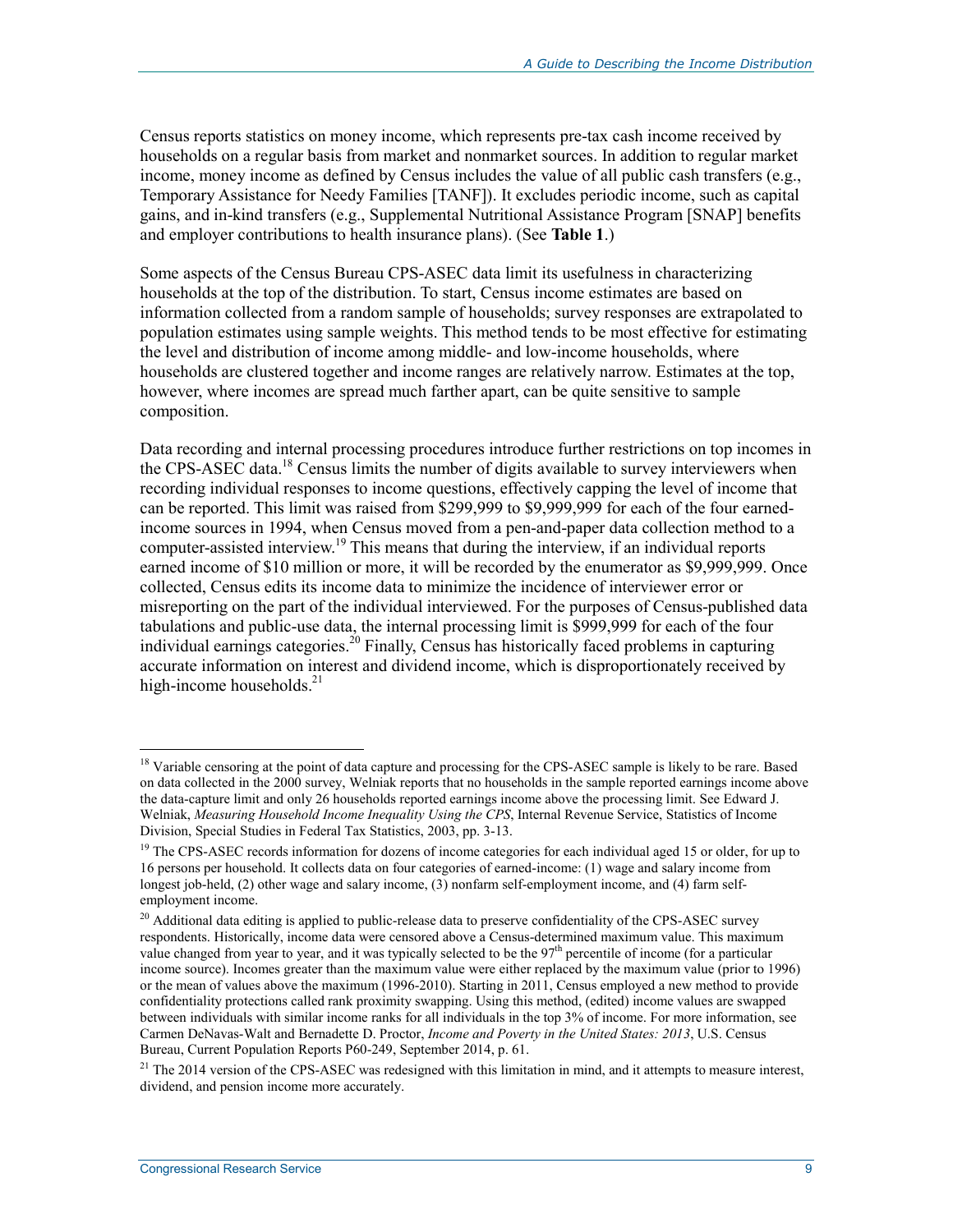In addition, the CPS-ASEC survey has undergone several methodological changes that compromise comparability of income estimates over time. These include the periodic update of Census weights, the addition of new income categories, and changes in recording limits. The Census Bureau is careful to note these changes for published statistics in detailed table footnotes.

### **IRS Records**

IRS records capture information on pre-tax, pre-transfer taxable income from a large sample of households, and are viewed as a superior data source for examining the top of the income distribution**.** Unlike the Census CPS-ASEC, IRS data are based on administrative records (i.e., tax returns filed by tax units) and do not represent a random sample. IRS systematically collects data on taxable income from all individuals who are required to file**.** Its sample is therefore individuals (or units) with taxable income who comply with federal tax law.

IRS data provide a better view of incomes at the top, because this group is almost universally required to file**.** 22 However, it has less coverage among low-income individuals and households since some low-income individuals and families are not required to file tax returns at all. It may also undercount income received by this group because certain types of government assistance provided predominantly to lower-income households are not reported on federal tax returns (e.g., SSI and TANF payments)**.** In addition, the types of capital gains realized most often by middleand lower-income filers tend to be untaxed (e.g., from sale of residential property) and therefore unreported on tax returns.

IRS data also do not offer perfect comparability over time**.** Changes to the federal tax code affect how income is reported (e.g., as personal versus business income), the types of income that are taxable, and who is required to file**.** Tax code changes can also stimulate household behavior with consequences for taxable income. This may include the strategic sell off of assets in anticipation of higher capital gains taxes.**<sup>23</sup>** It may also affect labor supply decisions, and hence earnings, although the literature offers no clear guidance on how labor supply responds to tax code changes in practice. $24$ 

## **Data Used in this Report**

Analyses in subsequent sections of this report employ U.S. Census Bureau statistics on household money income, collected through the CPS-ASEC and published annually in the Census Bureau report *Income and Poverty in the United States*. 25 The exception is Appendix **Figure A-1**, which shows data compiled by the Congressional Budget Office (CBO). The Census definition of money income describes regular, pre-tax cash income from market and nonmarket sources. It excludes capital gains and in-kind forms of income (e.g., noncash government benefits, goods

 $22$  The SCF (see footnote 14) also provides information on incomes and assets at the top of the distribution.

<sup>23</sup> For more information, see CRS Report R40411, *The Economic Effects of Capital Gains Taxation*, by Thomas L. Hungerford.

<sup>24</sup> Charles F. Manski, "Income Tax and Labor Supply: Let's Acknowledge What We Don't Know," *VOX (CEPR)*, August 23, 2012, http://www.voxeu.org/article/income-tax-and-labour-supply-let-s-acknowledge-what-we-don-t-know.

<sup>25</sup> Most data are from Carmen DeNavas-Walt and Bernadette D. Proctor, *Income and Poverty in the United States: 2013*, U.S. Census Bureau, Current Population Reports P60-249, September 2014. Additional Census data are taken from supplemental tables, available at http://www.census.gov/hhes/www/income/data/incpovhlth/2013/index.html.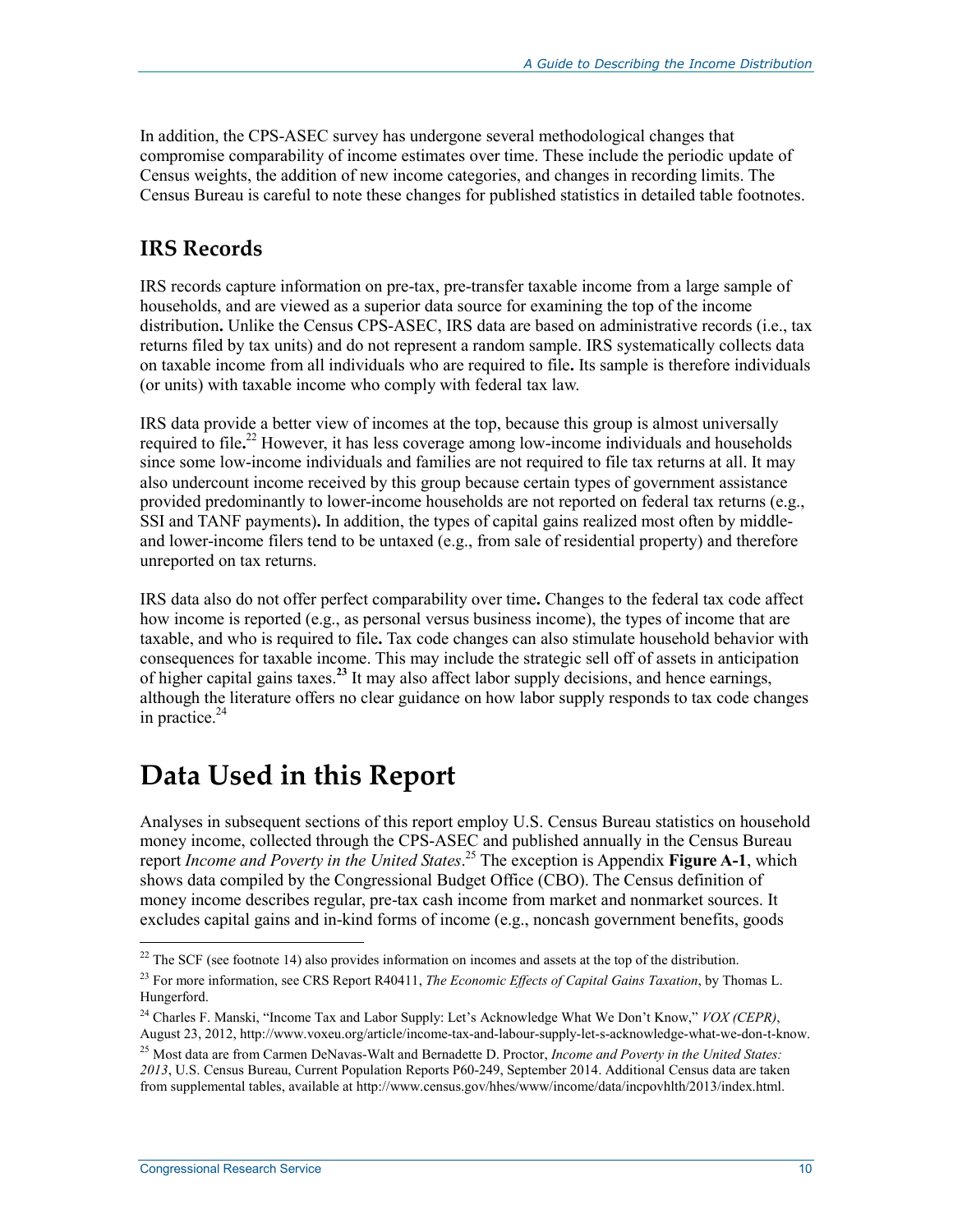produced and consumed at home or farm, employer contributions). Income is observed and described at the household level.

Data for 2013 are used to illustrate point-in-time measures.<sup>26</sup> When indicators are considered over time, the report uses the time period 1993-2013. The base year for time series comparisons is set to 1993 because significant methodological changes affect the comparability of Census income measures before and after 1993.

All data are reported in 2013 dollars**.** Income levels from 1993 to 2012 are adjusted (by Census) using the Consumer Price Index Research Series using Current Methods (CPI-U-RS),which applies various methodological improvement**s** to the Bureau of Labor Statistics (BLS) Consumer Price Index for all Urban Consumers (CPI-U).<sup>27</sup>

## **Describing a Distribution: The Basics**

Even in their simplest forms, descriptive statistics can provide insight to the income of the "typical" household and characterize the full spread of incomes, offering a meaningful starting point to policy discussions about household income.

### **Describing the Typical Household**

The mean and median are the main measures used to describe the center of a distribution and are prime candidates for describing the experience of the typical household. Mean income is obtained by dividing total aggregate household income by the total number of households, that is, the simple average or the level of income that each household would have in hand if total income were distributed equally. It is particularly useful as a measure of central tendency when the distribution is symmetrical, but loses power as a measure of the typical household's income when the distribution is skewed and in the presence of outliers.<sup>28</sup>

The median is generally viewed as a better indicator of typical household income. It is the level of income that divides the population into two equal-sized groups: the lowest 50% of households (who earn less than the median value of income) and the top 50% of households (who earn more than the median value of income). For example, the Census Bureau estimates that median household income in the United States was \$51,939 in 2013. This means that in 2013, approximately 50% of households had incomes above \$51,939 and 50% of households earned less than \$51,939. For reference, mean household income was \$72,641 in 2013.

To see the relative merits of the median as a measure of the typical household, consider the following example. Ten households line a street, each with an annual income of \$52,000. Median and mean annual household income are therefore both \$52,000 for this street. On January 1 of the next year, the  $10<sup>th</sup>$  house wins the lottery, paid through an annuity that raises its annual income to

<sup>&</sup>lt;sup>26</sup> The most recent year of data available is 2013.

<sup>27</sup> For more information, see http://www.bls.gov/cpi/cpirsdc.htm.

 $28$  This is not to say that the mean is without value. Among other uses, the mean provides a meaningful indicator of total group income, adjusted for population size. It can be used to compare resources across groups when distribution within groups is not of primary interest.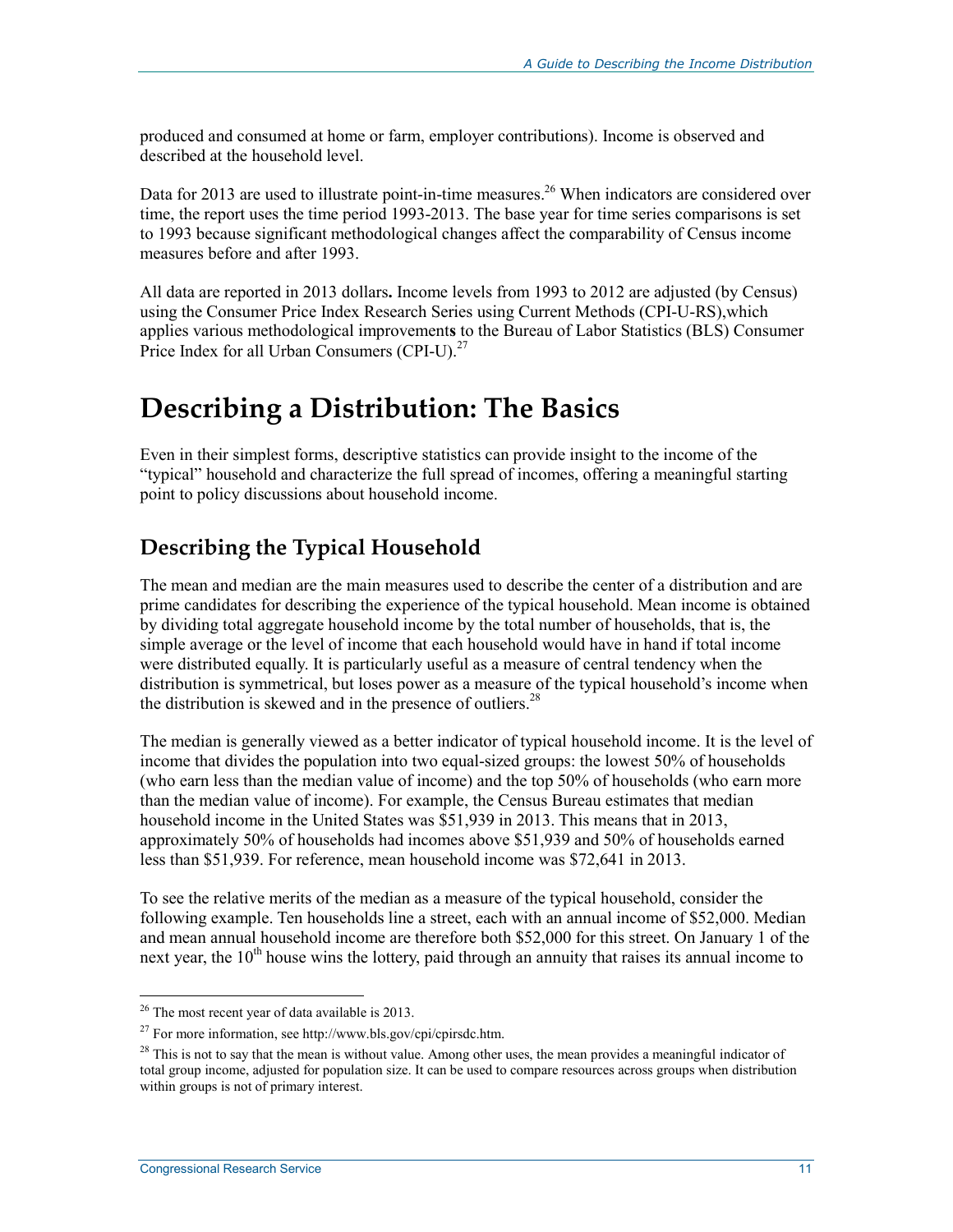\$200,000. In an instant, mean household income for this street has increased from \$52,000 to \$66,800, while the median remains \$52,000. Despite this increase in mean household income, the situation of 90% of households is unchanged, because households on this street do not pool resources. Instead the median conveys more accurate information on typical household income for this population.

### **Characterizing the Breadth and Shape of the Distribution**

Information on breadth of earnings and the placement and concentration of households along the income spectrum is interesting from a policy perspective. The distributional range, the difference between the highest and lowest value, is arguably the simplest measure of dispersion. In terms of household income, it is the difference between the income of the richest household and income of the poorest household.<sup>29</sup> Despite the simplicity of the indictor, data collection methods and statutory privacy rules make calculating the range nearly impossible. Consequently, no official data are publicly available on the absolute highest and lowest income households in the United States. See **Appendix A** for a discussion of incomes at the top of the distribution.

The shape of the income distribution reveals how households line up and cluster along the spectrum of incomes. The shape of a distribution can be described as symmetric, right-skewed or left-skewed. Symmetric distributions (**Figure 2**, Panel A) are balanced, with the center of the data in the center of the graph. Because the "tails" of the distribution (i.e., the few households at the very top and very bottom of the distribution) balance each other out, the mean and median values are identical or very close to each other. Skewed distributions are asymmetric and characterized by a mass of observations (e.g., households) to one side of the graph with either a long or thick tail to the other side. When the mass of households are found clustered toward the bottom of the distribution, with a tail to the right, the distribution is said to be right-skewed or positively skewed (**Figure 2**, Panel B). The group of relatively high incomes at the top pulls up the mean, so that it will exceed the median in right-skewed distributions. The distribution is left-skewed or negatively skewed when mass is concentrated among high values, with the tail leading to the left (**Figure 2**, Panel C). The mean in left-skewed distributions is pulled down by the relatively lowincome households that form its tail, and it will lie below the median. Income distributions are typically right-skewed.

 $2<sup>9</sup>$  Because income by some definitions can be negative, the range is not necessarily equivalent to the income of the top earner (i.e., as it would if the bottom income by definition was zero).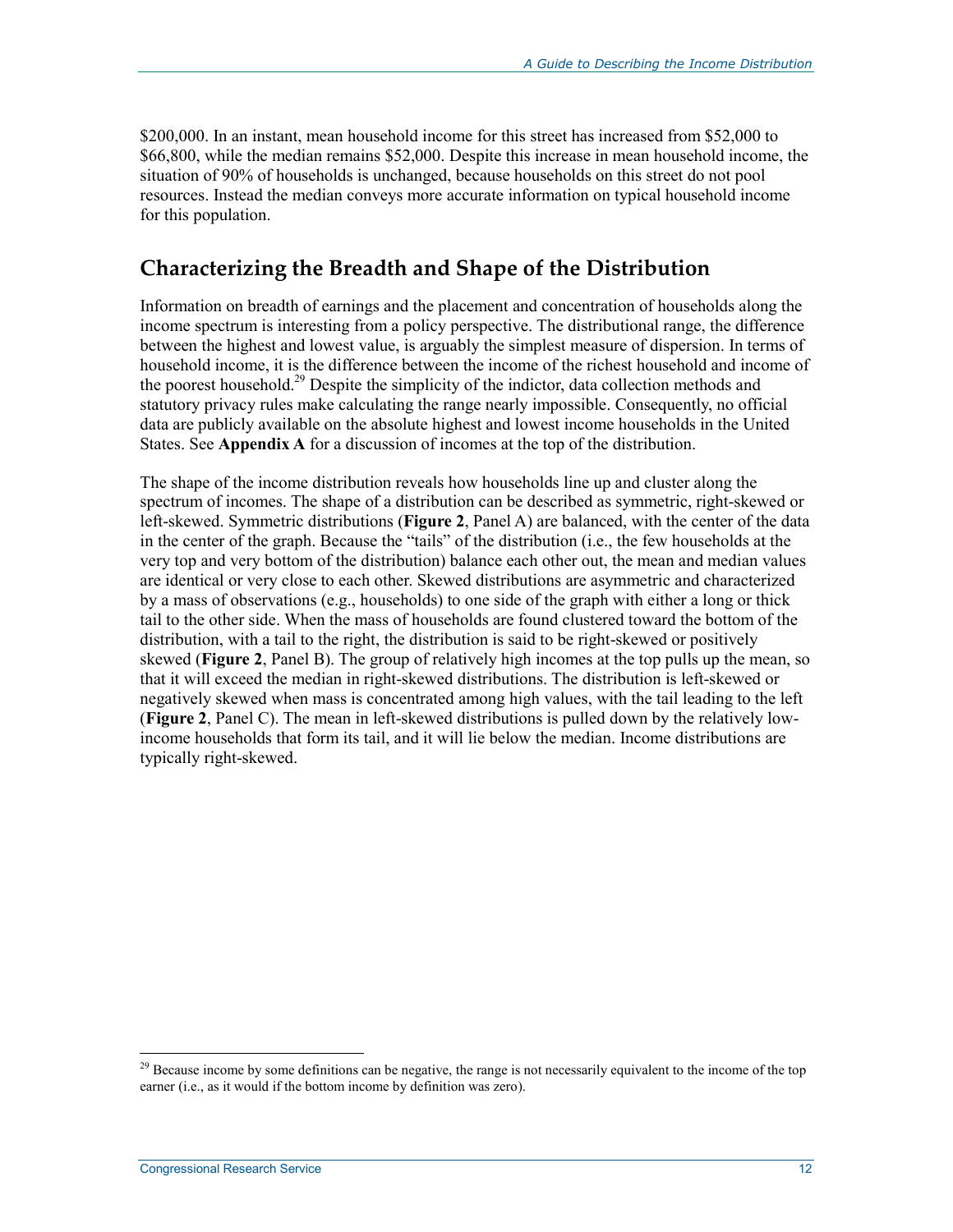



**Source:** CRS.

#### **The Frequency Distribution**

Graphical representations of an income distribution, such as the frequency distribution in **Figure 3**, can convey information about central tendency (mean and median), shape, and range in a concise and intuitive way. **Figure 3** shows the distribution of U.S. household income in 2013. It plots income levels on the horizontal axis and the percentage of households on the vertical axis, and shows a right-skewed distribution. In 2013, median household income was \$51,939 and average household income was \$72,641.

As noted earlier, Census does not provide a lot of detail on the income levels and the distribution of high-income households. This is reflected in **Figure 3**, which divides U.S. households into several income "bins" based on their money income in 2013. Between \$5,000 and \$199,999, incomes are grouped in bins with a \$5,000 range. At \$200,000, the scale changes: the penultimate bin has a range of \$200,000 to \$249,999 and the final bin includes all incomes at \$250,000 and over. The first bin (under \$5,000) has a range in excess of \$5,000 because it includes negative income values  $30$ 

 $30$  Money income can take on negative values because it includes income from business sources (such as commercial farms), which can record losses.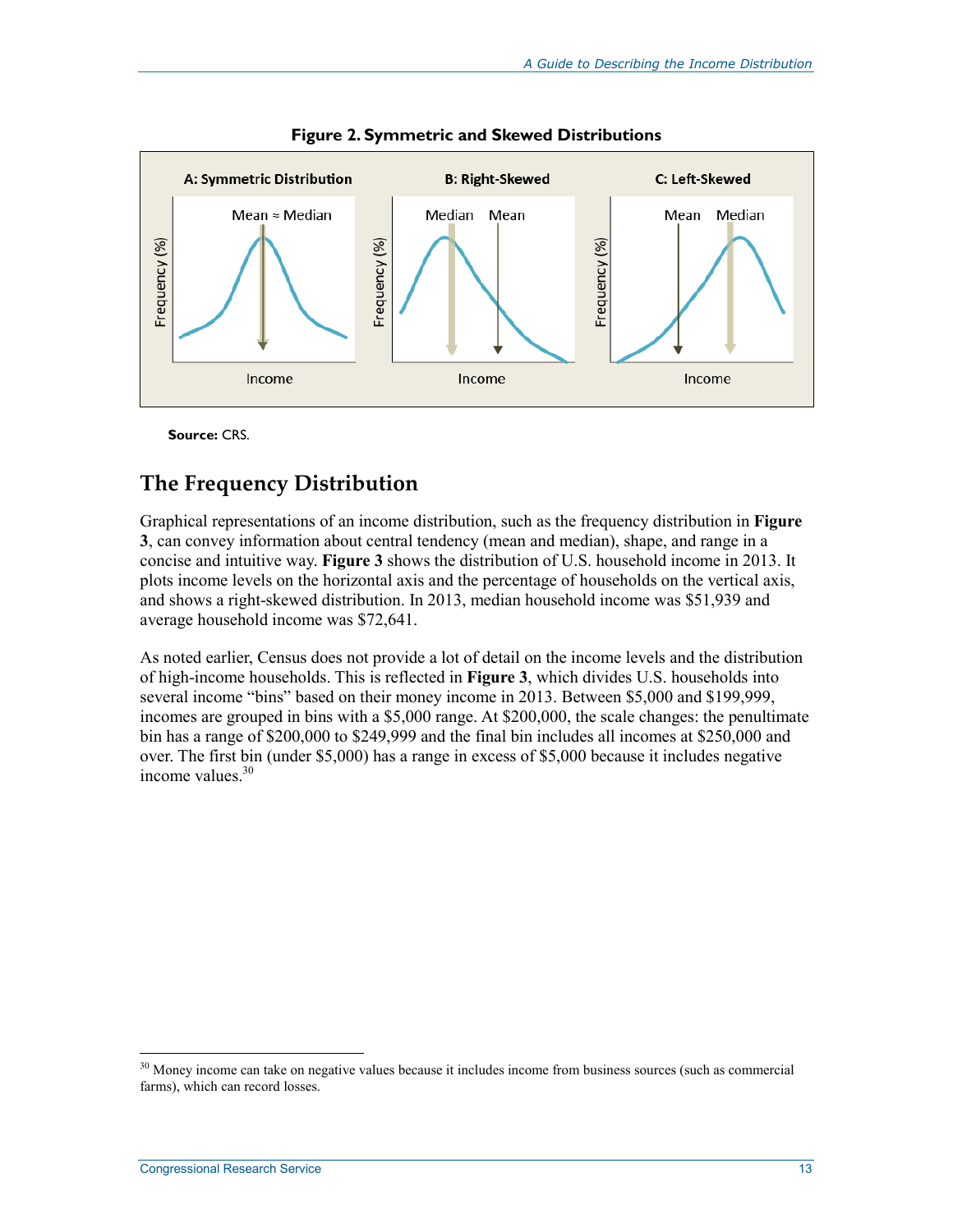

#### **Figure 3. Distribution of Household Income, 2013**

**Source:** U.S. Census Bureau, Annual Social and Economic Supplement, available at http://www.census.gov/hhes/www/cpstables/032014/hhinc/toc.htm.

**Notes:** Income in this figure refers to household *money income* as defined by the Census Bureau: pre-tax cash income received by households on a regular basis from market and nonmarket sources. Money income excludes periodic income, such as capital gains, and in-kind transfers. Due to the way the Census Bureau aggregates incomes at the top of the distribution, the top two income groups—"\$200,000 to \$249,000" and "\$250,000 and over"—represent wider income ranges than the groups that categorize the majority of the distribution. The "Under \$5,000" group includes households earning zero or negative money income.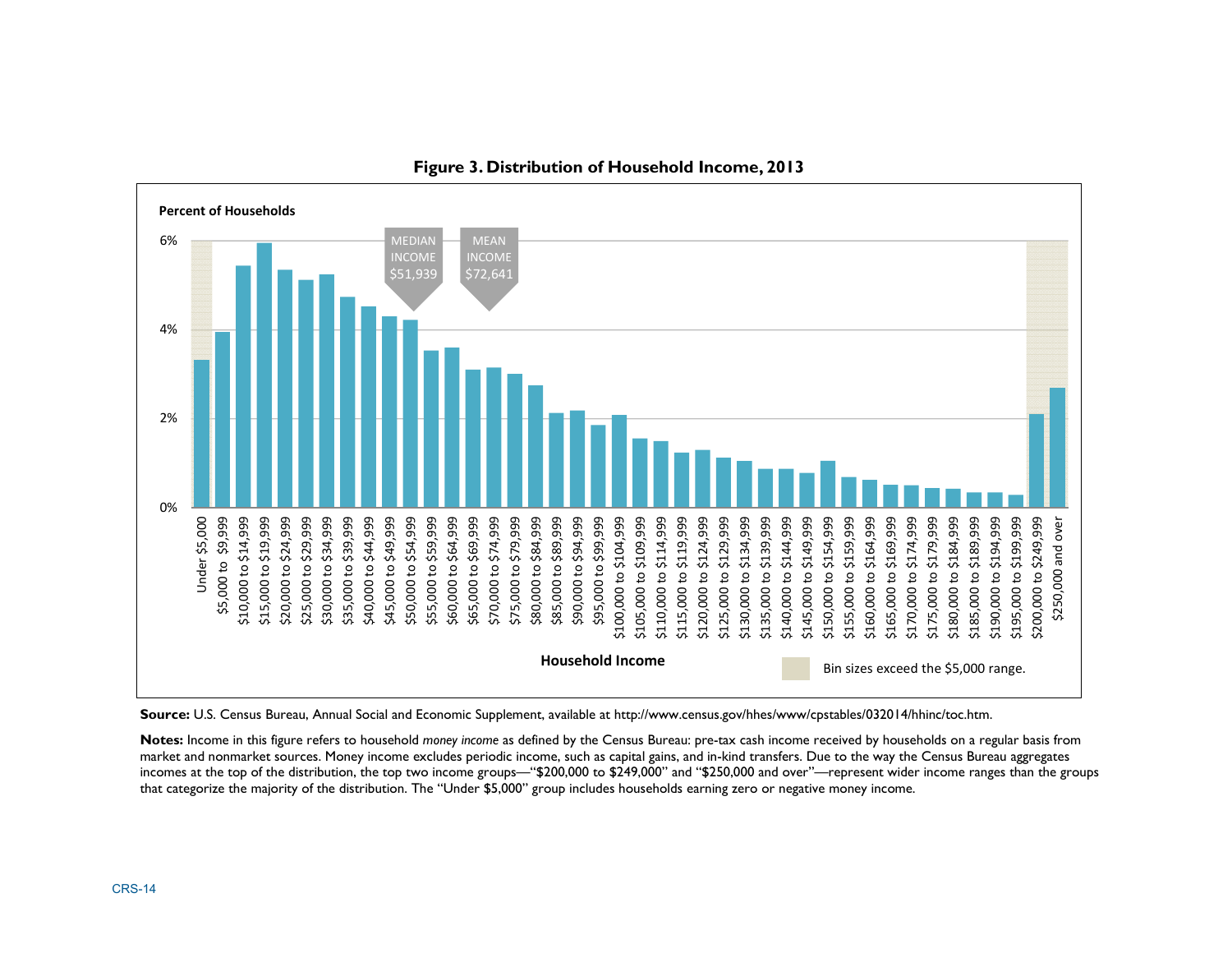## **Making Comparisons**

All of the indicators presented so far can be used to examine how income varies across income groups, time, or location. This type of analysis can inform discussions around changing program participation patterns, differential access to resources across groups and locations, trends in the absolute and relative experience of U.S. households, and efforts to foster social mobility.

### **Quantiles: Comparing Income Groups**

Recent conversations about income in the United States tend to draw comparisons between income groups (e.g., top, middle, and bottom income households). Quantiles are a helpful tool for such cross-group analysis. They divide households—ordered by income from lowest to highest into groups of equal size (i.e., equal number of households) and provide a means for defining the top, middle, and bottom of the income distribution. Once defined, incomes can be compared and contrasted across and within income groups. Commonly used quantiles include *quartiles*, which divide the population into quarters, *quintiles*, which divide the population into fifths, and *deciles* and *percentiles*, which divide the populations into tenths and hundredths, respectively.

Quantiles divide the population into groups with the same number of members (e.g., households, individuals); however, they do not necessarily divide individuals or households into equally spaced income brackets. Where households are clustered together, traditionally at the bottom and middle of the distribution, the income range for quantiles is likely to be smaller (sometimes much smaller) than the income range at the very top of the distribution, where households are spread far apart.

The Census Bureau publishes several quantile-based measures of income dispersion each year, including household income at selected percentile limits, income ratios of selected percentiles, mean income by quintile, and share of total household income held by quintiles. **Table 2** provides selected Census measures for 2013.

Income percentile limits (**Table 2**, Panel A) report the level of household income at various dividing points of the income distribution. For example, the  $50<sup>th</sup>$  percentile limit is the level of income that divides the population in half (i.e., the median). Income at the  $90<sup>th</sup>$  percentile limit indicates that the bottom 90% of households received less than \$150,000 in 2013, while the top 10% of households received more than \$150,000. A comparison of percentile limits at the  $80<sup>th</sup>$ and  $20<sup>th</sup>$  percentiles reveals that the 60% of households in the middle of the distribution received money income between \$20,900 and \$105,910 in 2013.

An income ratio (**Table 2**, Panel B) is a relative measure that expresses income at one percentile limit as a multiple (or fraction) of income at another percentile limit. For example, the  $90<sup>th</sup>/10<sup>th</sup>$ income ratio was 12.10 in 2013. This number is calculated by dividing the household income at the 90<sup>th</sup> percentile (\$150,000) by that at the 10<sup>th</sup> percentile (\$12,401). It indicates that the 90<sup>th</sup> percentile household took in money income that was just over 12 times the money income received by the household at the  $10<sup>th</sup>$  percentile.

Census reports two sets of statistics that describe household income quintiles (**Table 2**, Panel C). Quintile mean income is the average income of households within a given quintile, calculated by dividing total quintile income (i.e., the sum of all household income within a quintile) by the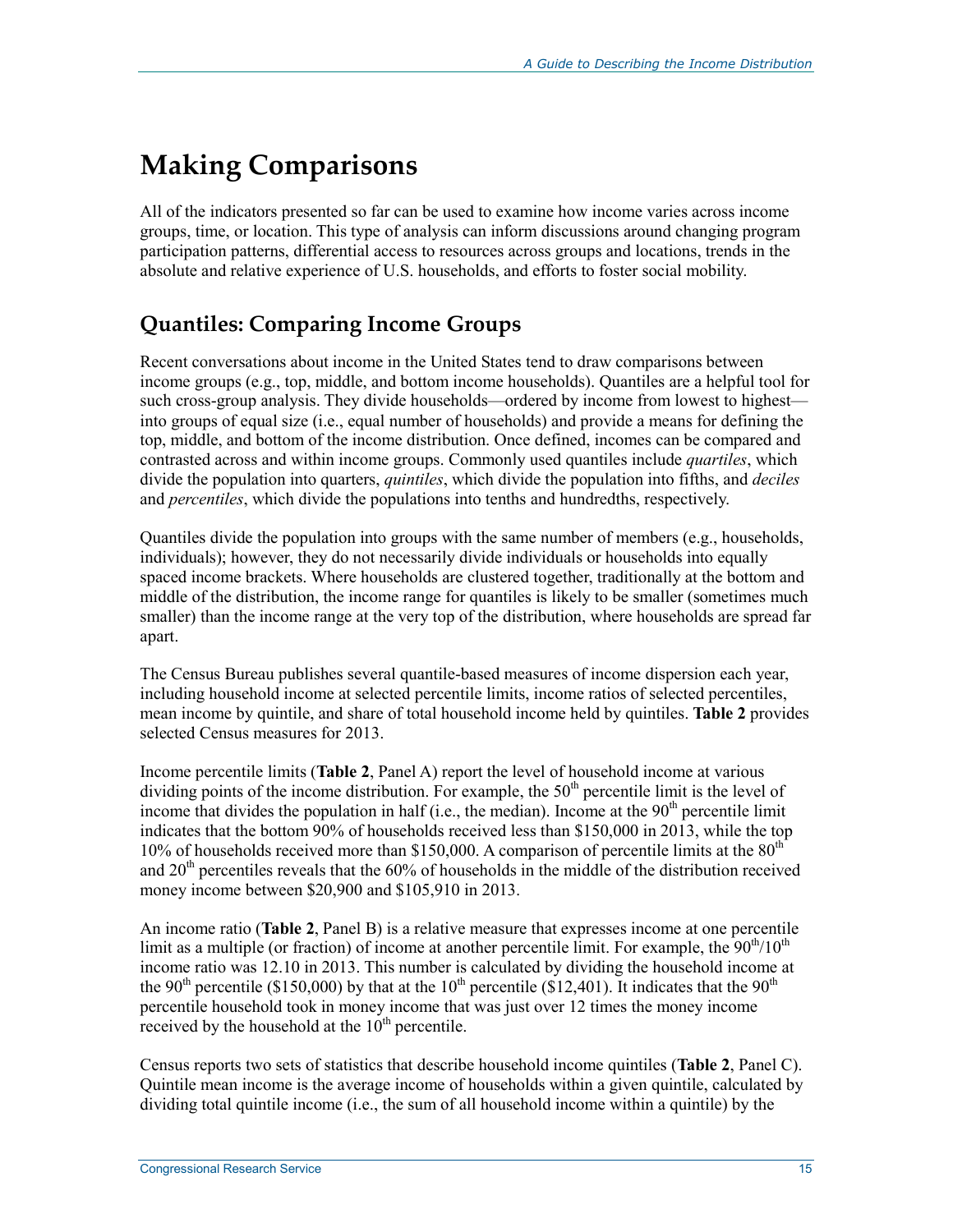number of households in the quintile. As expected, quintile mean income rises throughout the distribution, with the largest jump in mean income between the  $4<sup>th</sup>$  and  $5<sup>th</sup>$  quintiles.

The quintile share of total income describes the percentage of total income held in aggregate by members of a given quintile. It is the ratio of *total quintile income* to *total income for all households*. In 2013, the bottom 20% of households (i.e., the lowest quintile) received 3.2% of total household money income, the middle 60% (the sum of shares for the second, third, and fourth quintiles) received 45.8%, and the top 20% of households received 51%. For reference, because each quintile represents 20% of the population of households, a 20% income share in each quintile would represent a mathematically equal distribution of household income.

| A. Household Income at Selected Percentile Limits |                      |                                                  |  |  |
|---------------------------------------------------|----------------------|--------------------------------------------------|--|--|
| 10th Percentile                                   |                      | \$12,401                                         |  |  |
| 20th Percentile                                   |                      | \$20,900                                         |  |  |
| 50 <sup>th</sup> Percentile (Median)              |                      | \$51,939                                         |  |  |
| 80 <sup>th</sup> Percentile                       |                      | \$105,910                                        |  |  |
| 90th Percentile                                   |                      | \$150,000                                        |  |  |
| 95 <sup>th</sup> Percentile                       |                      | \$196,000                                        |  |  |
| <b>B. Income Ratios of Selected Percentiles</b>   |                      |                                                  |  |  |
| 90th/10th Income Ratio                            |                      | 12.10                                            |  |  |
| 90th/50th Income Ratio                            |                      | 2.89                                             |  |  |
| 50th/10th Income Ratio                            |                      | 4.19                                             |  |  |
| <b>C. Quintiles Incomes</b>                       | <b>Quintile Mean</b> | <b>Share of Total</b><br><b>Household Income</b> |  |  |
| Lowest Quintile                                   | \$11,651             | 3.2                                              |  |  |
| Second Quintile                                   | \$30,509             | 8.4                                              |  |  |
| Third Quintile                                    | \$52,322             | 14.4                                             |  |  |
| Fourth Quintile                                   | \$83,519             | 23.0                                             |  |  |
| <b>Top Quintile</b>                               | \$185,206            | 51.0                                             |  |  |

**Table 2. Quantile-based Measures of Household Income Dispersion, 2013** 

**Source:** Table created by CRS based on data from U.S. Census Bureau, Current Population Survey, Annual Social and Economic Supplement, 2013, available at http://www.census.gov/hhes/www/income/data/index.html.

**Notes:** Income in this table refers to household money income as defined by the Census Bureau: pre-tax cash income received by households on a regular basis from market and nonmarket sources. Money income excludes periodic income, such as capital gains, and in-kind transfers.

### **Trends: Making Comparisons over Time**

This section provides several examples of how to present and interpret income comparisons over time. A common data source is used to calculate statistics compared over time, with minor yearto-year changes in data collection and processing methodology. However, a common source is not always available for certain comparisons. In these cases it is tremendously important to note any divergence in data source, level of data organization (e.g., household versus family), definitions,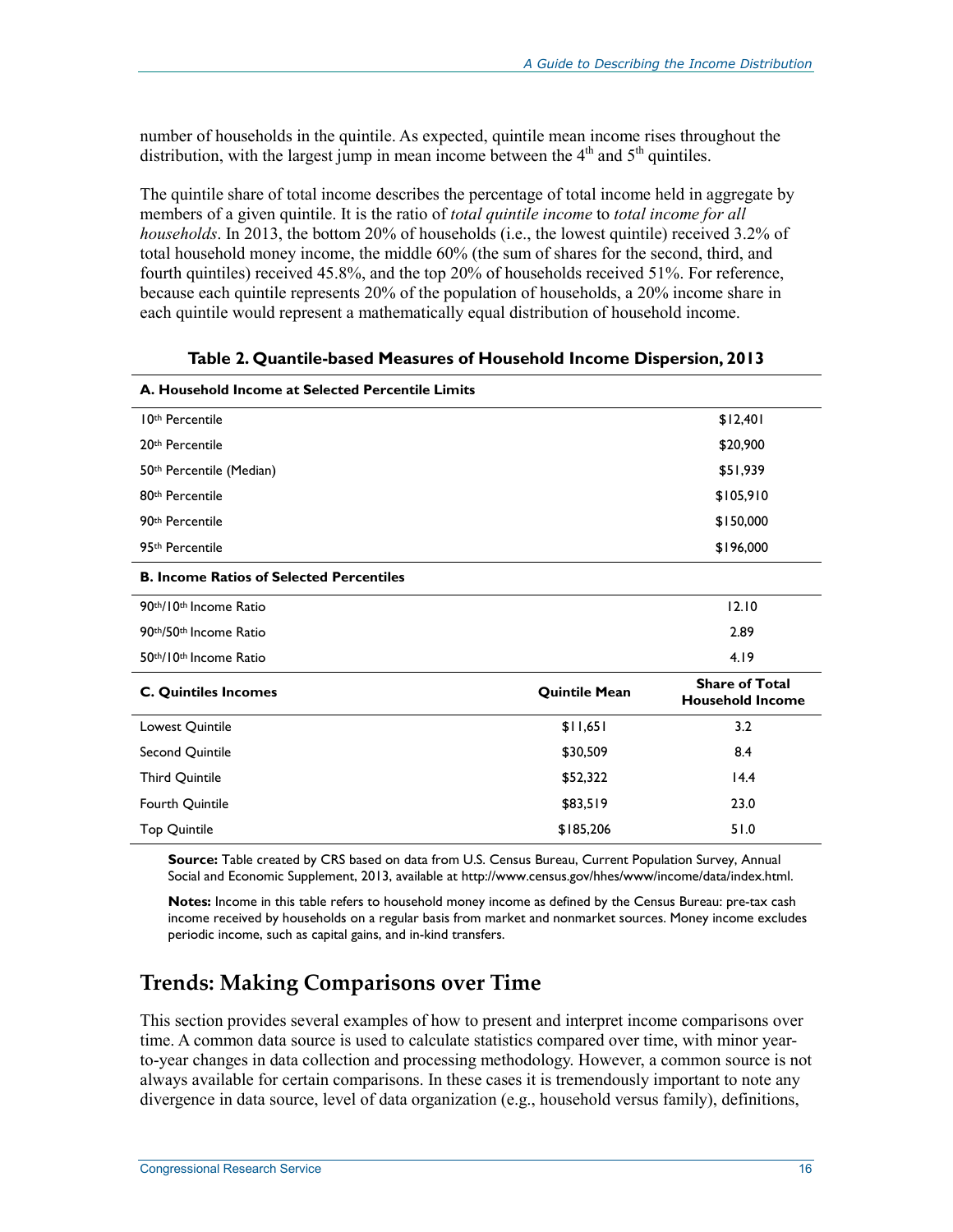and relevant methodological chances. Without appropriate caveats, these methodological and definitional differences can be interpreted erroneously as changes (or lack of change) in actual income, and provide misleading information.

#### **Trends in Median Income**

Simple indicators like median income can be used to describe the experience of the typical household over time. **Figure 4** shows the trend in median household income between 1993 and 2013. Overall, real median household income increased from \$49,594 in 1993 to \$51,939 in 2013, with notable fluctuation over this period. A pattern of declining median income during periods of economic recession can be observed for the 2001 and 2007-2009 recessions. Median household income in 2013 was slightly higher than median household income in 1995 (\$51,719 in 2013 dollars).



**Figure 4. Median Household Income, 1993-2013** 

**Source:** Figure created by CRS based on data from U.S. Census Bureau, Current Population Survey, Annual Social and Economic Supplements, 1993-2013, available at http://www.census.gov/hhes/www/income/data/ index.html.

**Notes:** Income in this figure refers to household money income as defined by the Census Bureau: pre-tax cash income received by households on a regular basis from market and nonmarket sources. Money income excludes periodic income, such as capital gains, and in-kind transfers. Periods of recession are shaded in gray. Recession data are from the National Bureau of Economic Research, http://www.nber.org/cycles.html, and reflect the 2001 recession (March 2001-November 2001) and the 2007-2009 recession (December 2007-June 2009).

#### **The Changing Shape of the Distribution: Mean-to-Median Ratio**

As noted in the discussion of **Figure 2**, the shape of the distribution affects the relative position of mean and median. Drawing on this relationship, the mean-to-median ratio can be used to convey big picture information about the shape of distribution. When a distribution is symmetrical, mean and median will be the same (or very close), and the mean-to-median ratio will be one. The mean exceeds the median for a right-skewed distribution, characterized by a mass of observations on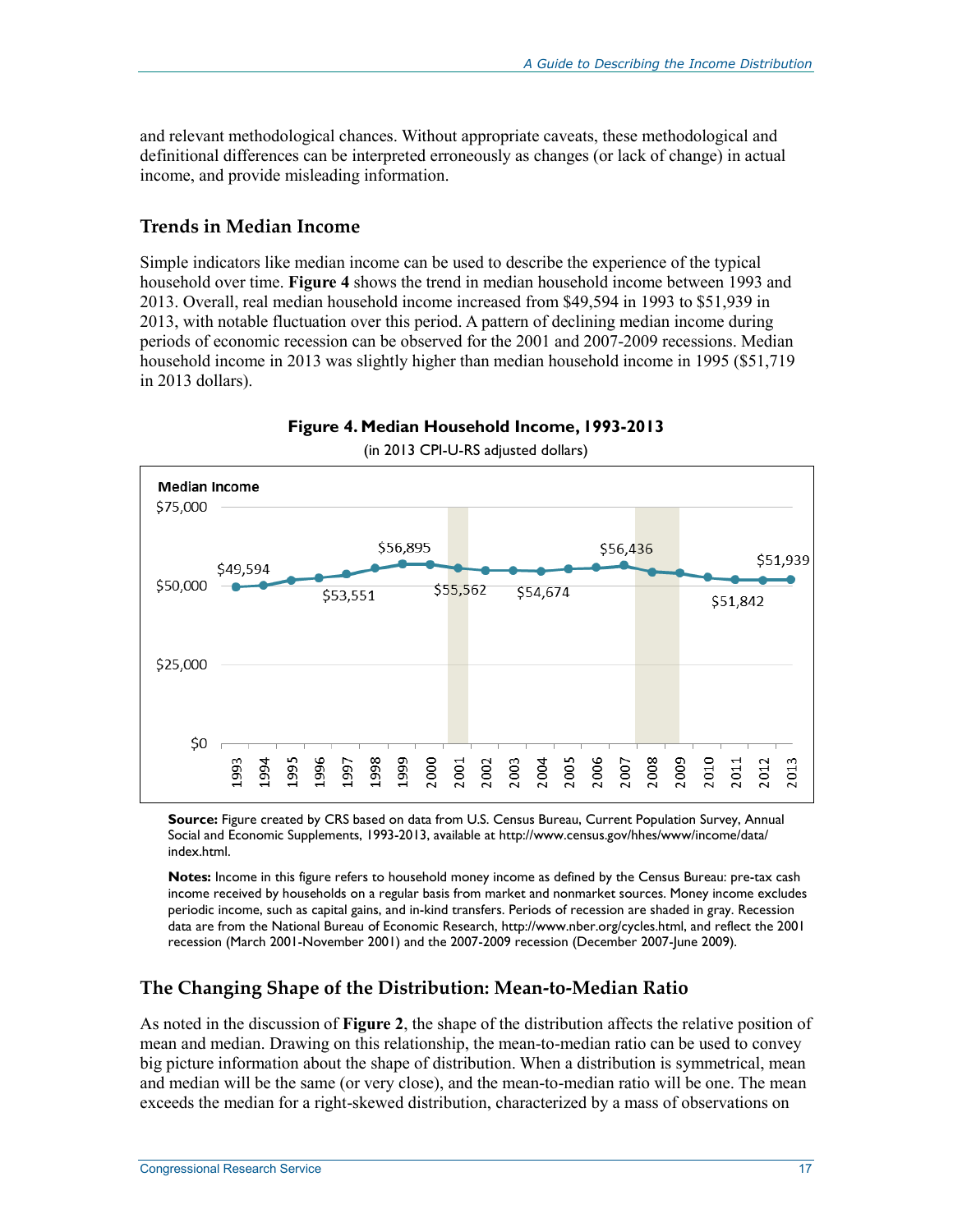the left side of the graph and a tail to the right, yielding a mean-to-median ratio that exceeds one. $31$ 

Observed over time, the mean-to-median ratio provides information about the extent to which the mean is approaching or retreating from the median, and can be used to gauge changes to the shape of an income distribution. **Figure 5** plots the mean-to-median ratio from 1993 to 2013. For all years, the mean-to-median ratio is greater than one, indicating a right-skewed distribution throughout the time period. Between 1993 and 2013, both mean and median income increased in real terms (not shown in **Figure 5**), but growth in average income outpaced growth for the median.<sup>32</sup> This is captured by the rise in the mean-to-median income from 1.33 to 1.40. In terms of the shape of the distribution, a rising mean-to-median ratio suggests an increasingly rightskewed distribution.<sup>33</sup>



**Figure 5. Mean-to-Median Ratio, 1993-2013** 

**Source:** Figure created by CRS based on data from U.S. Census Bureau, Current Population Survey, Annual Social and Economic Supplements, 1993-2013, available at http://www.census.gov/hhes/www/income/data/ index.html.

**Notes:** Income in this figure refers to household money income as defined by the Census Bureau: pre-tax cash income received by households on a regular basis from market and nonmarket sources. Money income excludes periodic income, such as capital gains, and in-kind transfers. Periods of recession are shaded in gray. Recession data are from the National Bureau of Economic Research, http://www.nber.org/cycles.html, and reflect the 2001 recession (March 2001-November 2001) and the 2007-2009 recession (December 2007-June 2009).

<sup>&</sup>lt;sup>31</sup> Likewise, a left-skewed distribution will have a mean-to-median ratio that is less than one.

<sup>&</sup>lt;sup>32</sup> Mean and median household incomes were \$65,766 and \$49,594 (in 2013 CPI-U-RS adjusted dollars), respectively, in 1993. In 2013, mean household income was \$72,641 and median household income was \$51,939.

<sup>&</sup>lt;sup>33</sup> A rise in the mean-to-median ratio does not necessarily imply growth at the top, since growth in income below the median can push up the mean as well. If income among low-income households rises disproportionately and median income growth does not match pace, the ratio can rise without an accompanying rise in the spread of data.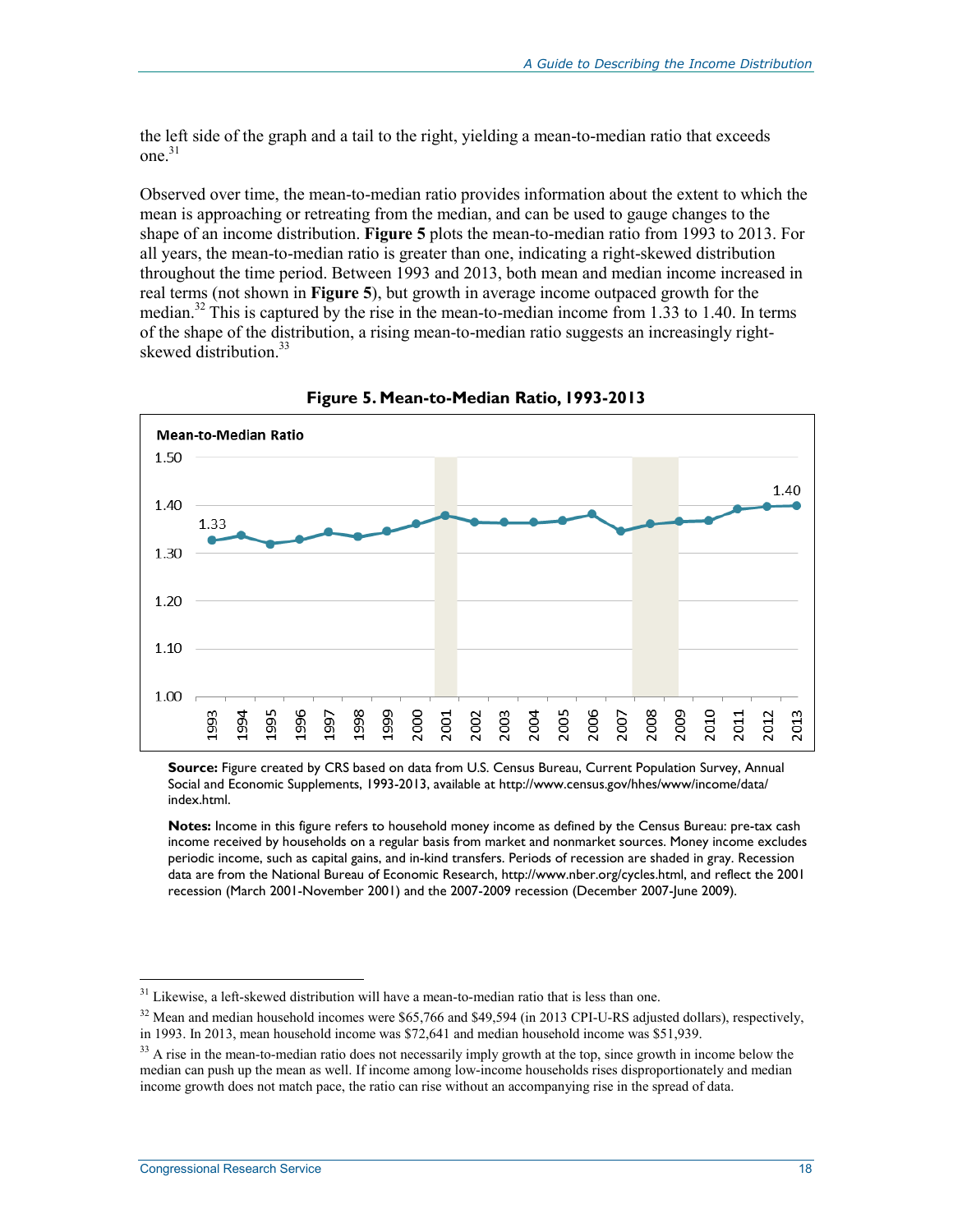#### **Quantile Analysis over Time**

Quantile trend analysis can reveal changing patterns in the absolute and relative experience of U.S. households. **Figure 6** presents mean quintile household income from 1993 to 2013. A few points of interest can be taken from this graph. First, mean income among the top quintile is markedly above the other four quintiles for the duration of the observed period. In all years, mean income among the top quintile was at least twice as large as the mean income in the fourth quintile. Second, mean income increased for the  $2<sup>nd</sup>$ ,  $3<sup>rd</sup>$ ,  $4<sup>th</sup>$ , and top quintiles over this time period—though the rate of growth in mean quintile income becomes steadily smaller when moving from the top quintile to the second quintile.<sup>34</sup> Finally, quintile mean income growth stalls or declines during periods of recession.





<sup>(</sup>in 2013 CPI-U-RS dollars)

**Source:** Figure created by CRS based on data from U.S. Census Bureau, Current Population Survey, Annual Social and Economic Supplements, 1993-2013, available at http://www.census.gov/hhes/www/income/data/ index.html.

**Notes:** Income in this figure refers to household money income as defined by the Census Bureau: pre-tax cash income received by households on a regular basis from market and nonmarket sources. Money income excludes periodic income, such as capital gains, and in-kind transfers. Periods of recession are shaded in gray. Recession data are from the National Bureau of Economic Research, http://www.nber.org/cycles.html, and reflect the 2001 recession (March 2001-November 2001) and the 2007-2009 recession (December 2007-June 2009).

<sup>&</sup>lt;sup>34</sup> Two important notes are in order. First, this does not mean that all households within a given quintile experienced income growth. Some households' incomes grew at rates above their quintile average, some grew at rates below their quintile average, and some experienced income loss. Second, households do not necessarily stay in a given quintile from year to year. So, for example, the households that comprise the middle quintile in 2013 may not be the households that comprise the middle quintile in 2003 or 1993. Analysis of microdata is needed to examine income dynamics.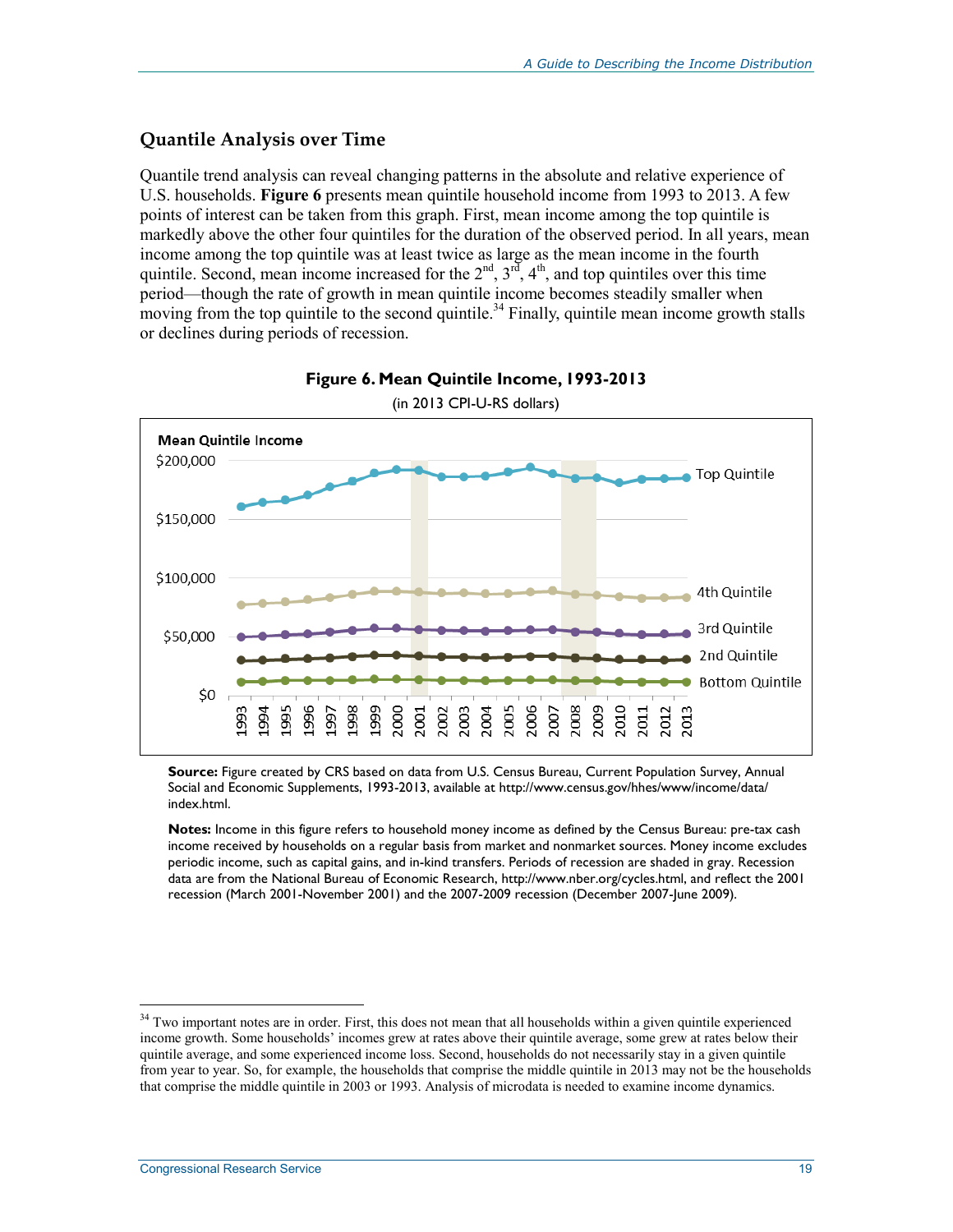**Figure 7** shows the evolution of 90-10, 90-50, and 50-10 income ratios between 1993 and 2013, and can be used to assess relative experiences of income groups over time. Households at the  $90<sup>th</sup>$ ,  $50<sup>th</sup>$ , and  $10<sup>th</sup>$  percentiles are traditional stand-ins for the top, middle, and bottom of the income distribution. Movement across these ratios, therefore, can be used to gauge changes in the relative experience of top to bottom (90-10 ratio), top to middle (90-50 ratio), and middle to bottom (50- 10 ratio). All ratios increased between 1993 and 2013, indicating that the income groups are moving farther apart from each other. The most pronounced change is in the 90-10 ratio, which increased from 10.6 to 12.1 (or approximately 14%).



**Figure 7. Income Ratios, 1993-2013** 

**Source:** Figure created by CRS based on data from U.S. Census Bureau, Current Population Survey, Annual Social and Economic Supplements, 1993-2013, available at http://www.census.gov/hhes/www/income/data/ index.html.

**Notes:** Income in this figure refers to household money income as defined by the Census Bureau: pre-tax cash income received by households on a regular basis from market and nonmarket sources. Money income excludes periodic income, such as capital gains, and in-kind transfers. Periods of recession are shaded in gray. Recession data are from the National Bureau of Economic Research, http://www.nber.org/cycles.html, and reflect the 2001 recession (March 2001-November 2001) and the 2007-2009 recession (December 2007-June 2009).

An interesting question, and one that is not immediately apparent from **Figure 7**, is whether growth in the 90-10 ratio reflects growing distance between the bottom and middle households or relatively high-income growth at the very top (i.e., a further extension of the right tail). To address this question, income ratios are sometimes expressed (and graphed) in terms of cumulative percentage change from an anchor year. **Figure 8** does just that. It converts the same data into the cumulative percentage change since 1993. All ratios show growth over their 1993 values, but more notably, the 90-50 ratio growth tracked closely with the 90-10 ratio while the 50- 10 ratio exhibits low to no growth (over the 1993 ratio). The take away from these patterns is the rise in the 90-10 ratio is driven by growth at the top half (90-50) of the distribution (i.e., the extension of the right tail).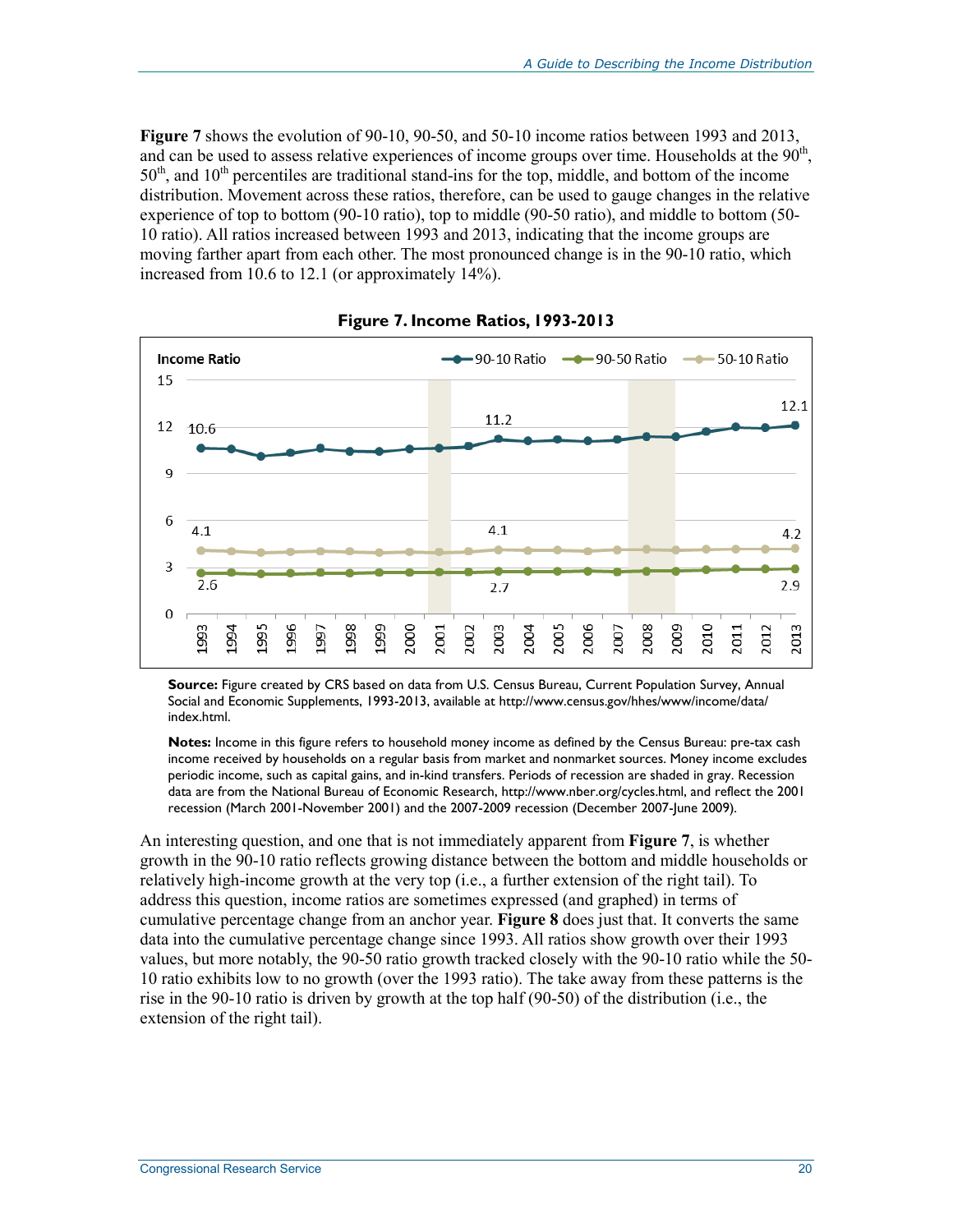

**Figure 8. Cumulative Percentage Change in Income Ratios, 1993-2013** 

**Source:** Figure created by CRS based on data from U.S. Census Bureau, Current Population Survey, Annual Social and Economic Supplements, 1993-2013, available at http://www.census.gov/hhes/www/income/data/ index.html.

**Notes:** Income in this figure refers to household money income as defined by the Census Bureau: pre-tax cash income received by households on a regular basis from market and nonmarket sources. Money income excludes periodic income, such as capital gains, and in-kind transfers. Periods of recession are shaded in gray. Recession data are from the National Bureau of Economic Research, http://www.nber.org/cycles.html, and reflect the 2001 recession (March 2001-November 2001) and the 2007-2009 recession (December 2007-June 2009).

**Figure 9** compares quintile income shares across 1993, 2003, and 2013, and reveals growing concentration of U.S. household income at the top of the distribution over the past 20 years. The top of the distribution held a disproportionate share of income in 1993, 2003, and 2013. The share of income among the top 20% of the distribution grew from 48.9% in 1993 to 49.8% in 2003 and to 51% in 2013. The shares of total income held by each of the four lower quintiles fell between 1993 and 2003, and again between 2003 and 2013.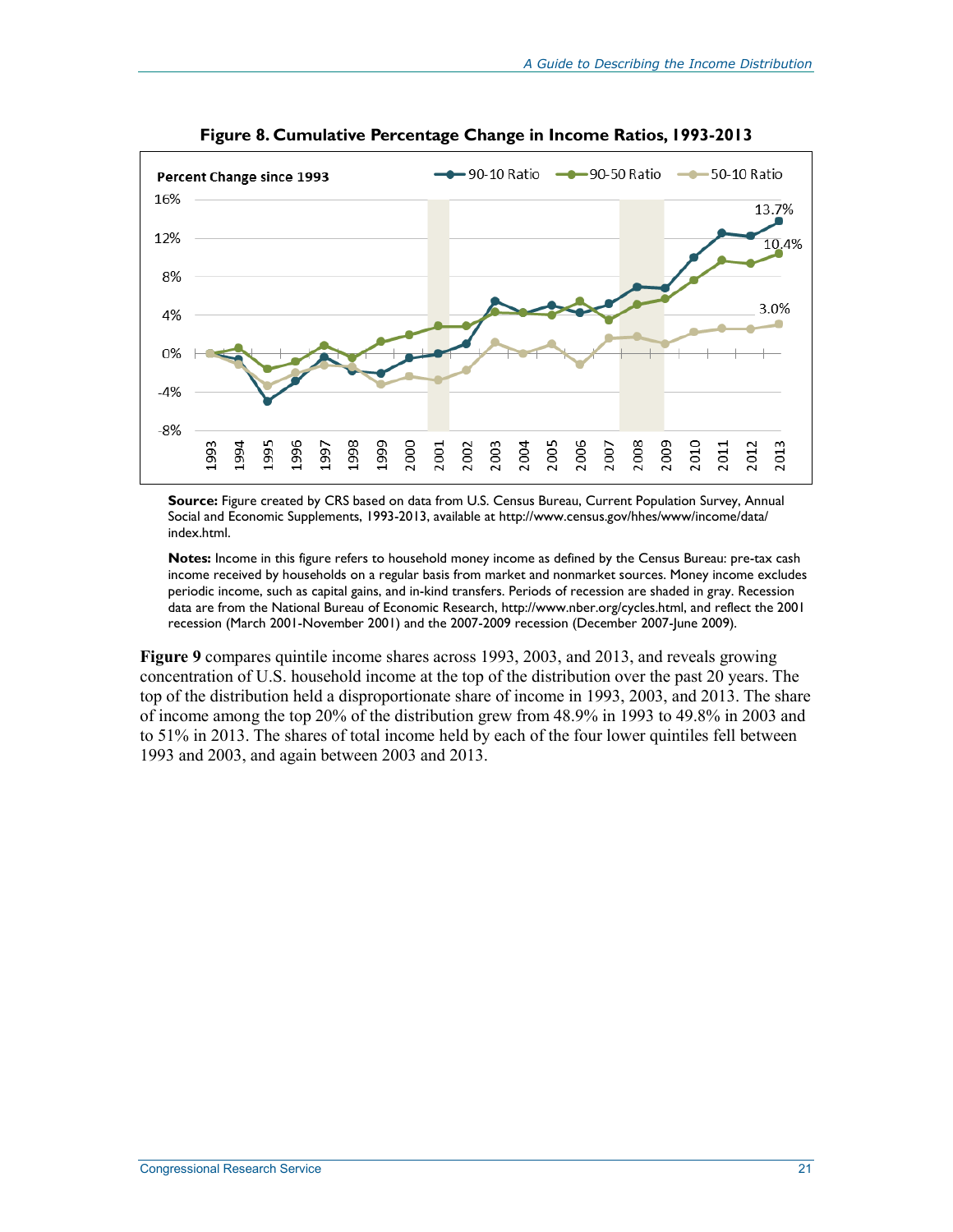

**Figure 9. Quintile Shares of Total Income, 1993-2013** 

**Source:** Figure created by CRS based on data from U.S. Census Bureau, Current Population Survey, Annual Social and Economic Supplements, 1993-2013, available at http://www.census.gov/hhes/www/income/data/ index.html.

**Notes:** Income in this figure refers to household money income as defined by the Census Bureau: pre-tax cash income received by households on a regular basis from market and nonmarket sources. Money income excludes periodic income, such as capital gains, and in-kind transfers.

**Figure 10** translates the movement in income shares across quintiles into the percentage change in quintile share since 1993. This presentation can help identify trends and *changes* in trends. **Figure 10** suggests 2000 was a turning point of sorts for the top quintile and bottom three quintiles. Prior to 2000, each quintile fluctuated close to a 2% increase or decrease over its 1993 share. After 2000, **Figure 10** shows a relatively steady climb in the income share held by the top quintile, paired with declining shares among the bottom three quintiles; the fourth quintile continued to fluctuate steadily around a 2% cumulative change. It is important to note that data points shown in the line graphs in **Figure 10** represent cumulative change since 1993; they do not describe year-by-year (i.e., annual) percentage change (except for 1994) nor depict percentage *point* changes.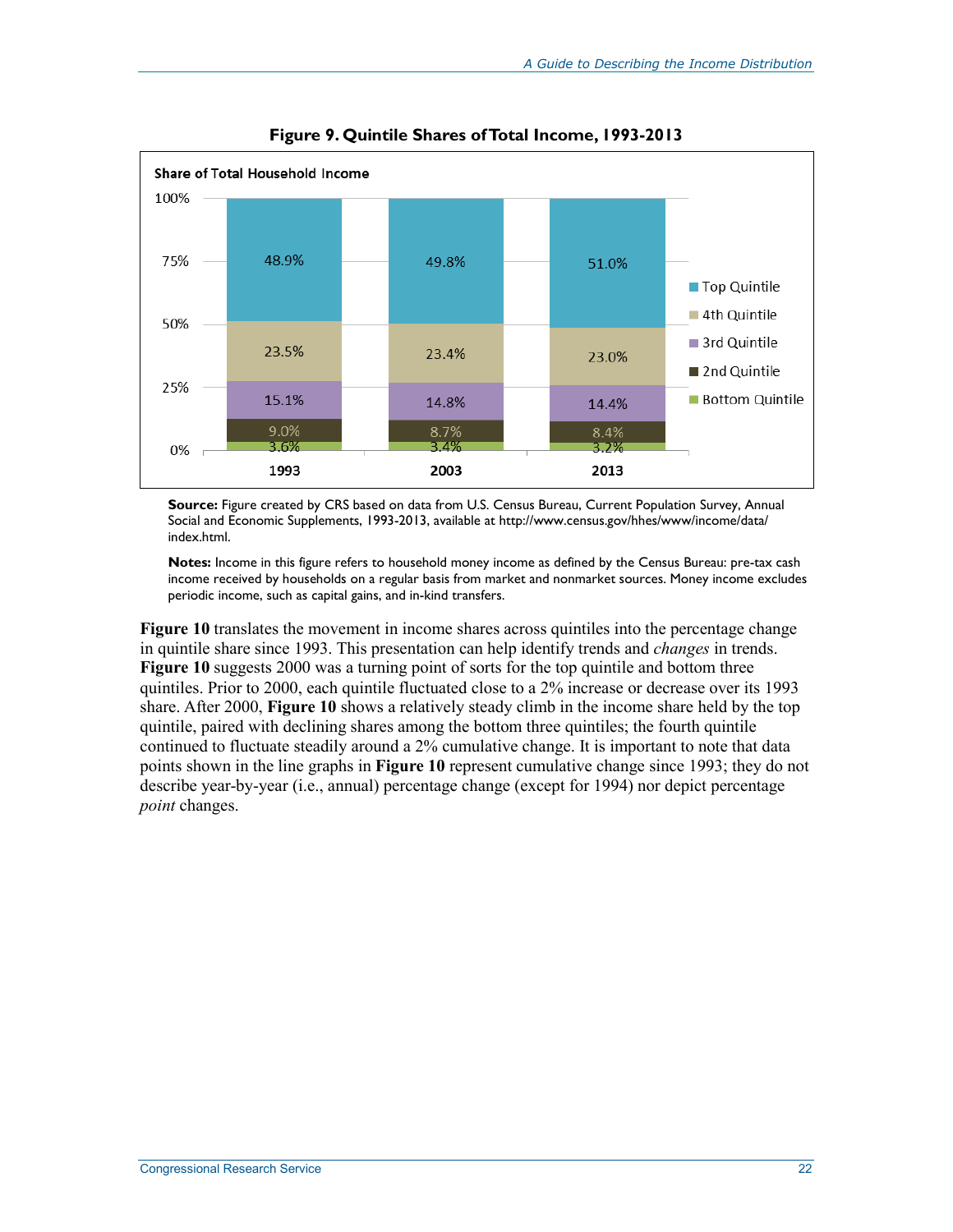

**Figure 10. Cumulative Change in Quintile Shares of Total Income Since 1993** 

**Source:** Figure created by CRS based on data from U.S. Census Bureau, Current Population Survey, Annual Social and Economic Supplements, 1993-2013, available at http://www.census.gov/hhes/www/income/data/ index.html.

**Notes:** Income in this figure refers to household money income as defined by the Census Bureau: pre-tax cash income received by households on a regular basis from market and nonmarket sources. Money income excludes periodic income, such as capital gains, and in-kind transfers. Periods of recession are shaded in gray. Recession data are from the National Bureau of Economic Research, http://www.nber.org/cycles.html, and reflect the 2001 recession (March 2001-November 2001) and the 2007-2009 recession (December 2007-June 2009).

**Figure 9** and **Figure 10** present the same information in visually different ways. In comparing the two charts, the decline in income share among the lower quintiles appears much more pronounced in **Figure 10**. This happens because percentage point changes (**Figure 9**) reflect an absolute change in percentage points, whereas the percentage change shown in **Figure 10** is a *relative* difference that is sensitive to base (i.e., value in 1993).<sup>35</sup> Since the lowest quintile has a small base (3.6% in 1993), even small absolute changes in percentage points will represent a large percentage change. For example, **Figure 10** shows an 11.1% fall in income share for the lowest quintile between 1993 and 2013, but the same change is shown in **Figure 9** as a 0.4 percentage point decrease.

<sup>35</sup> To be clear, the percentage points shown in **Figure 9** are a *relative* measure that describe quintile shares of total income (i.e., how "the pie" is divided across household income groups). But the *change* in percentage point is measured in absolute terms, not as a percentage of its base value.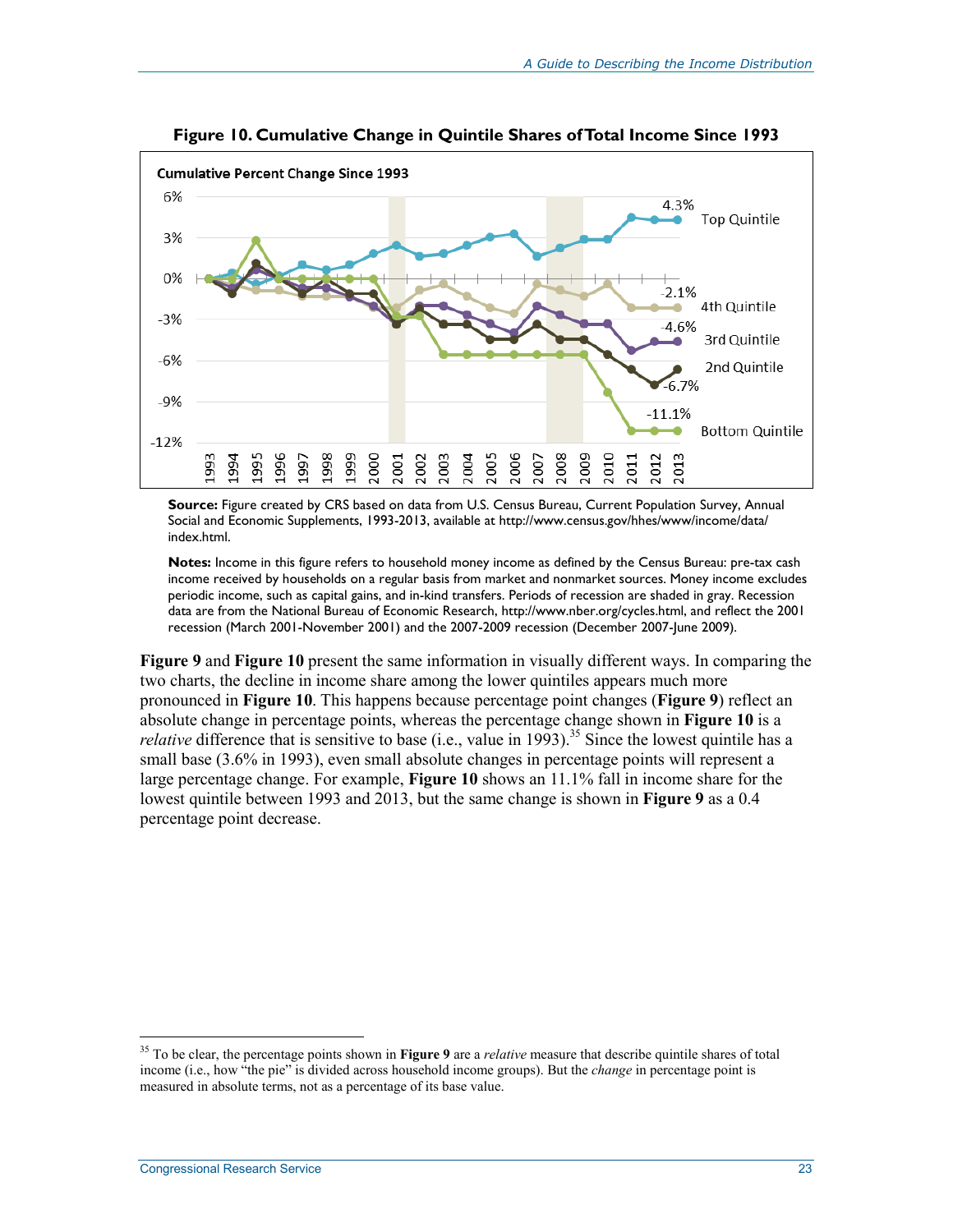### **Comparing Income by Geographical Location**

#### **Variation in Median Household Income across States**

Comparing income statistics across U.S. states can reveal interesting economic and distributional variation that is otherwise masked by national-level data. **Figure 11** maps state median income in 2013. Some broad geo-economic patterns emerge. For example, a band of states in the southern part of the country had median income under \$45,000 in 2013, while a cluster of states on the northeast coast had median incomes of \$60,000 or more in the same year. This difference does not necessarily imply that median households in southern states had three-quarters or less the purchasing power of median households in coastal northeast states, because price levels are also found to fluctuate across states.



**Figure 11. Median Household Income by State, 2013** 

**Source:** Figure created CRS based on data from U.S. Census Bureau, Current Population Survey, Annual Social and Economic Supplement, 2013, available at http://www.census.gov/hhes/www/income/data/index.html.

**Notes:** Income in this figure refers to household money income as defined by the Census Bureau: pre-tax cash income received by households on a regular basis from market and nonmarket sources. Money income excludes periodic income, such as capital gains, and in-kind transfers.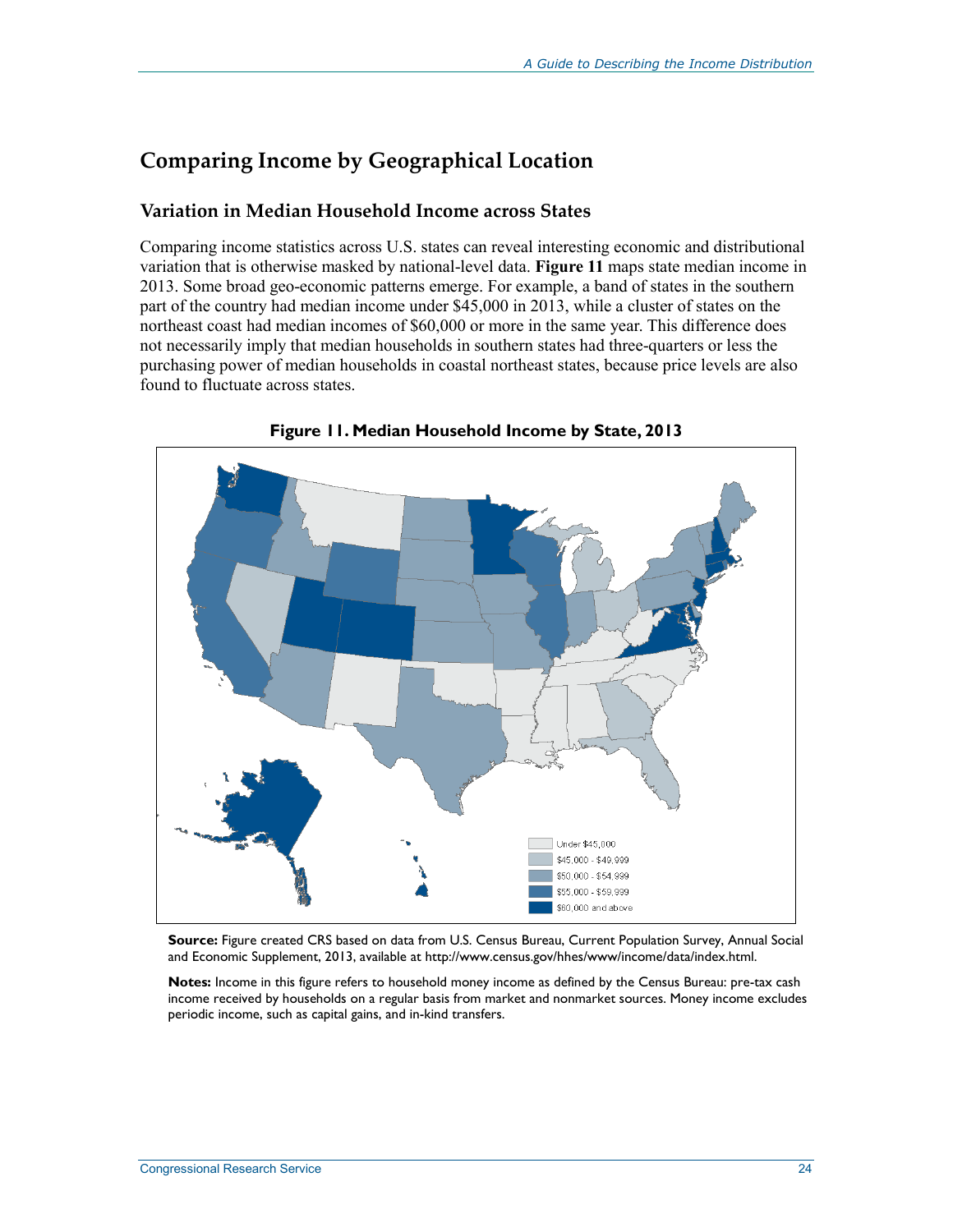#### **Accounting for Regional Price Variation**

Income comparisons over time and location can reflect true differences in purchasing power, and they can also reflect differences in price. Adjusting time series income data for inflation is standard practice, as it is generally acknowledged that prices change over time and affect the dollar value of income. Less recognized is the potential for wide variation in prices across geographical divisions. For the United States, the Commerce Department Bureau of Economic Analysis estimates that in 2012, average price levels (for consumption goods and services) in the District of Columbia were more than 18% higher than the national price average, while prices were nearly 14% below the national average in Mississippi (See **Figure 12**).



#### **Figure 12. BEA Regional Price Parities by State, 2012**

**Source:** Figure created by CRS using data from the Commerce Department, Bureau of Economic Analysis, "Real Personal Income for States and Metropolitan Areas, 2008-2012," press release, April 24, 2014, https://www.bea.gov/newsreleases/regional/rpp/rpp\_newsrelease.htm.

**Note**: Dark-shaded bars indicate an index greater than 100.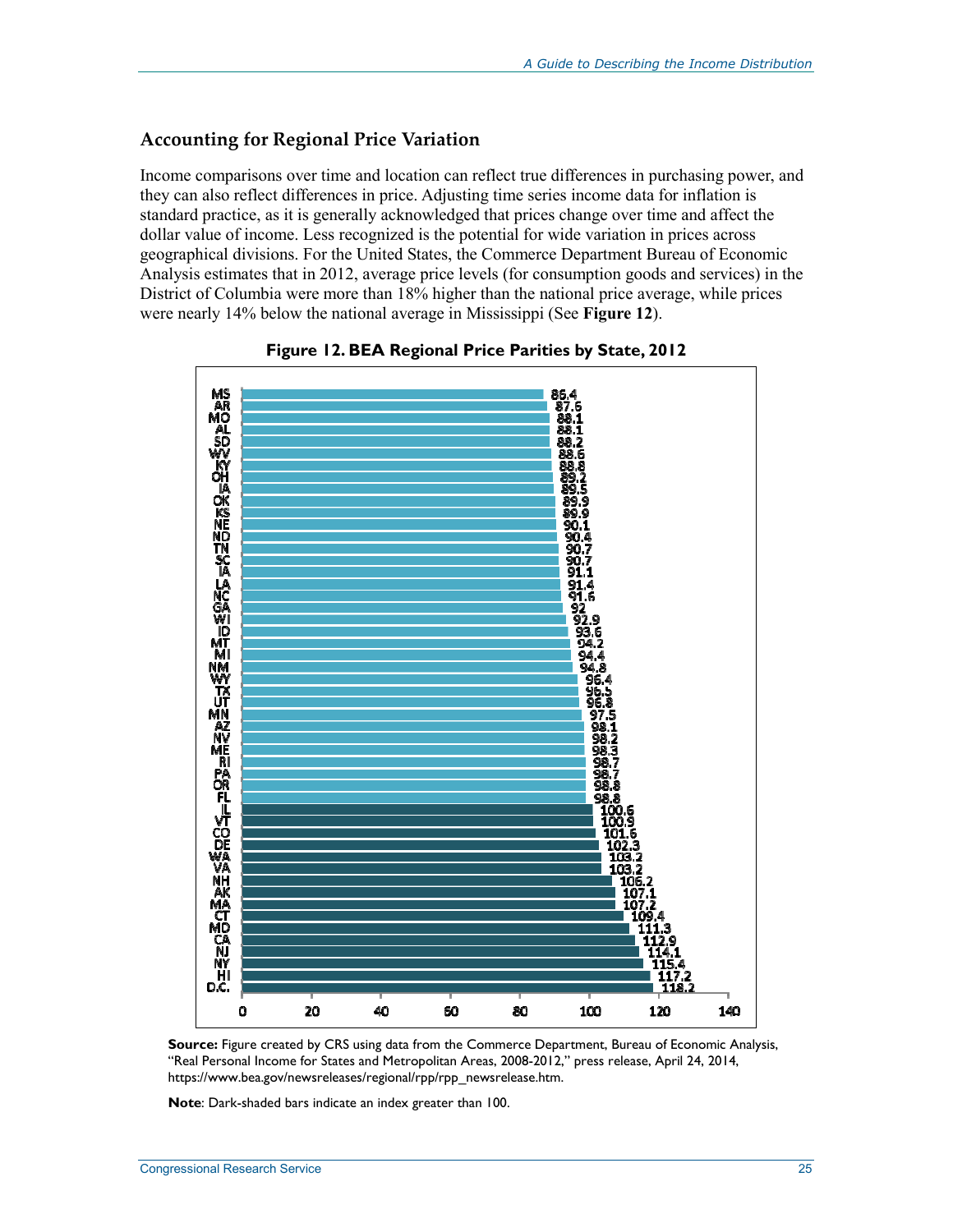## **Gini Index**

The Gini index is a popular summary measure of income dispersion that describes the relationship between the cumulative distribution of income and the cumulative distribution of the population, a relationship depicted by the Lorenz curve.<sup>36</sup> It is used to assess changes in income dispersion for a given population over time and make comparisons across groups, especially international comparisons.

The Lorenz curve (**Figure 13**) plots the cumulative percentage of the population in ascending order of income (i.e., from poor to rich) on the horizontal axis against the cumulative percentage of total income on the vertical axis. Points along the Lorenz curve indicate the portion of total income held by a particular segment of the population. The straight grey line in **Figure 13** shows what the Lorenz curve would look like if total income was equally distributed. Under that scenario, for example, 50% of total income would be held by the (poorest) 50% of the population (point A), 75% of total income would be held by the (poorest) 75% of the population (point B), and so forth. This line is alternately referred to as *the line of equality* or the equidistribution line. The curved line illustrates the Lorenz curve under a more realistic scenario, in which income is dispersed unevenly across the population. As more income is concentrated at the top of the distribution, the curve pulls farther away from the equidistribution line.





**Source:** CRS.

 $36$  Mathematically, the Gini coefficient is based on the average absolute difference between all random pairs of incomes normalized by the mean.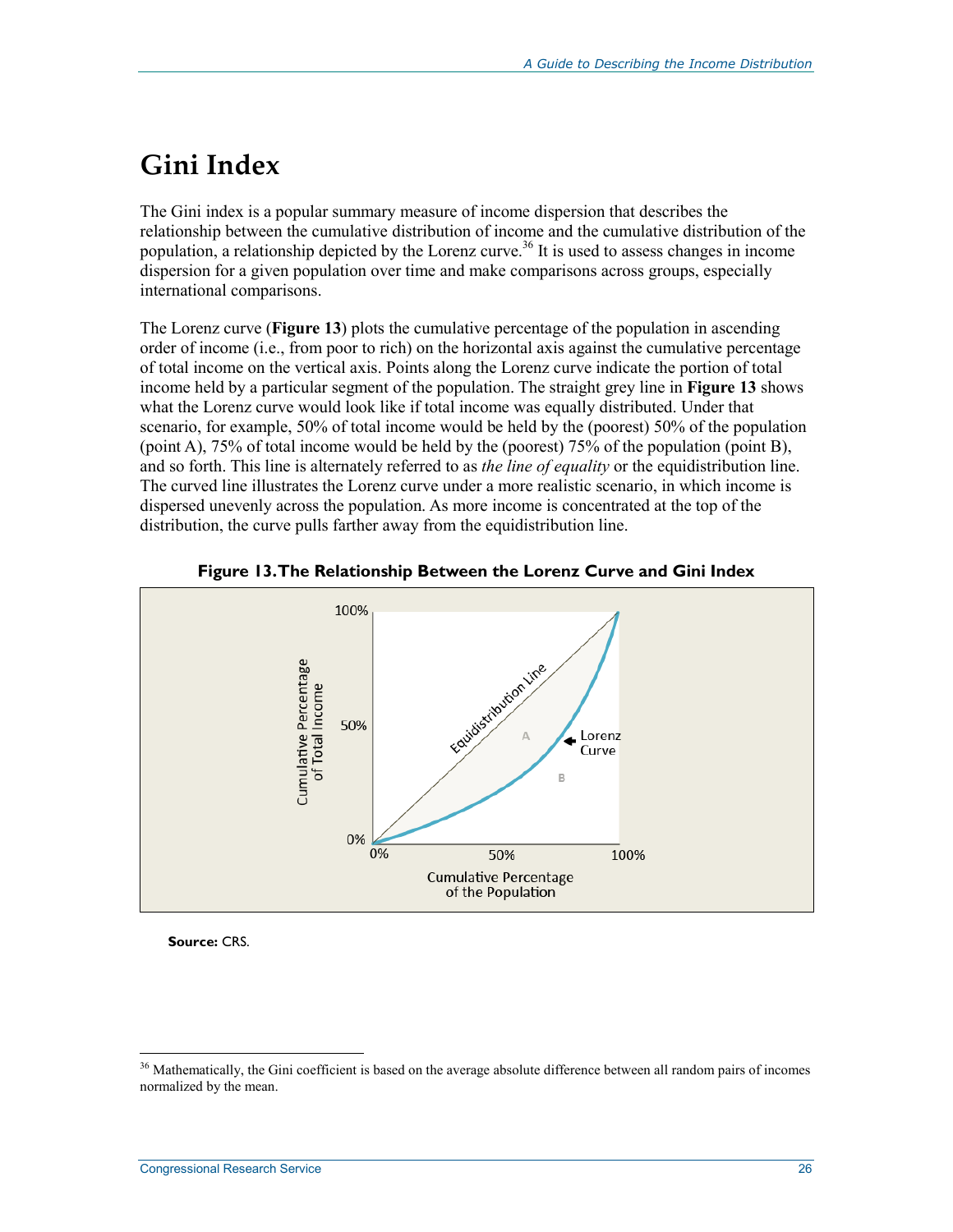The Gini coefficient is the ratio of the area between the Lorenz curve and the equidistribution line (area A) to the total area underneath the equidistribution line (area  $A + \text{area } B$ ). As the Lorenz curve approaches the equidistribution line, area A falls and the Gini index value declines. Perfect equality occurs when the Lorenz curve overlaps the equidistribution line and there is no area between the two curves, reducing the Gini to zero. When a single household holds all income the perfect inequality scenario—the Lorenz curve runs along the horizontal axis up until the final percentile where it jumps to 100%. Under this scenario, the area between the equidistribution line and the Lorenz curve and the area underneath the equidistribution line are the same (area  $A + \text{area}$ ) B), producing a Gini index value of one.

As demonstrated above, Gini index values range from zero to one, with zero indicating perfect equality (i.e., all individuals hold the same income) and one indicating perfect inequality (i.e., all income is held by one household). It provides a convenient way to compare the distribution of income over time or the income distributions for different groups, with higher values indicating greater dispersion. However, the index has drawbacks as well. For example, the Gini index does not convey information about the shape of the income distribution; several different shapes can yield the same Gini index value. **Figure 14** provides an example of two Lorenz curves that both produce a Gini value of 0.20. The Gini is also not perfectly decomposable, which means it is not well-suited for comparing the dispersion of income *within* groups to the dispersion *between* groups.



**Figure 14. Two Lorenz Curves with the Same Gini Index** 

**Source:** Graph constructed by CRS based on an example provided in Lorenzo Giovanni Bellu and Paolo Liberati, *Inequality Analysis: the Gini Index*, Food and Agricultural Organization of the United Nations, EASYPOL Module 40, December 2006, http://www.fao.org/tc/easypol.

**Notes:** Both Lorenz curves yield a Gini index of 0.20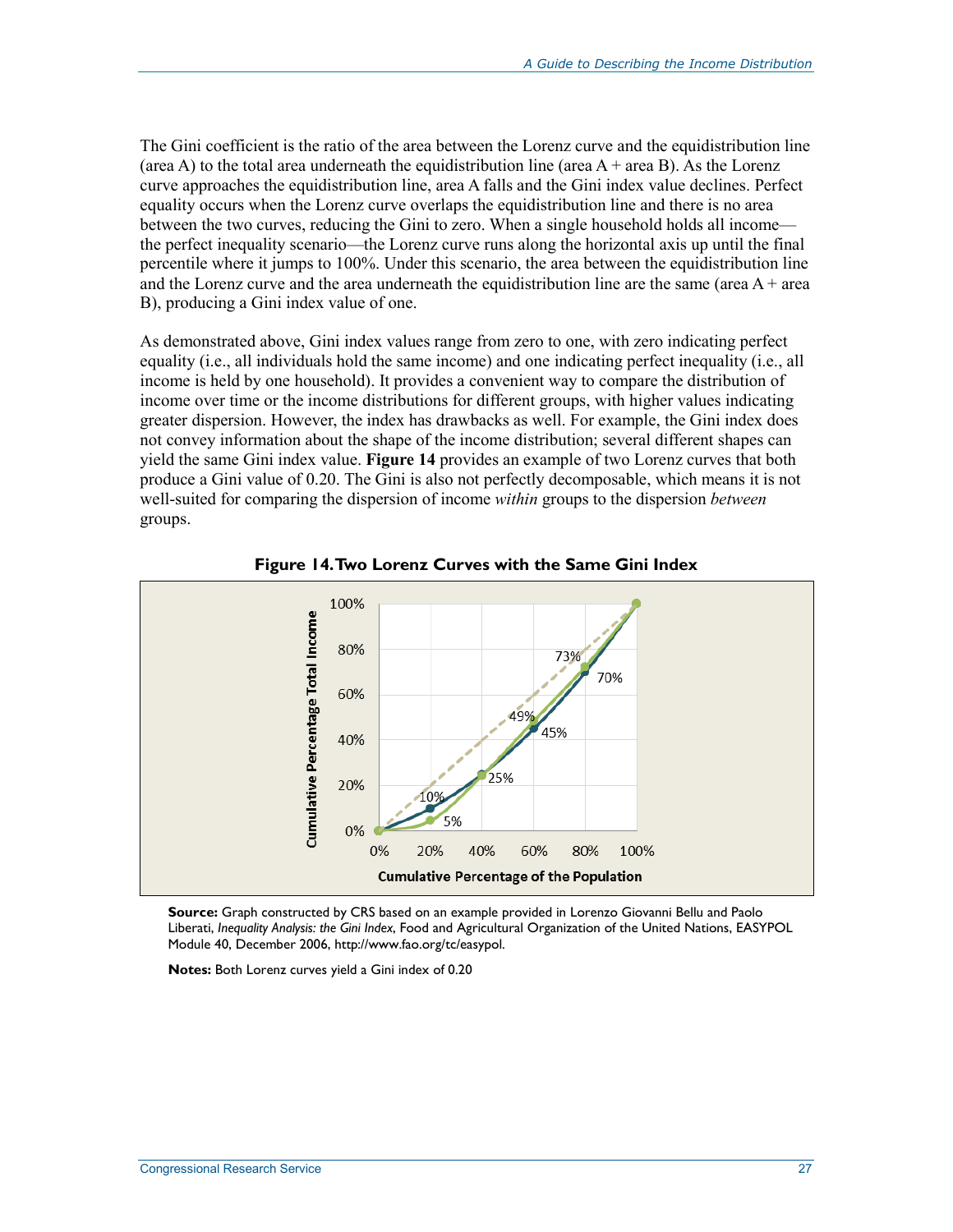**Figure 15** plots the Gini index between 1993 and 2013 and shows an upward trend. Over this time period, the Gini index for the United States ranged from 0.450 (in 1995) to 0.477 (in 2011). It was 0.476 in 2013.



**Figure 15. Gini Index for the United States, 1993-2013** 

**Source:** Figure created by CRS based on data from U.S. Census Bureau, Current Population Survey, Annual Social and Economic Supplements, 1993-2013, available at http://www.census.gov/hhes/www/income/data/ index.html.

**Notes:** Income in this figure refers to household money income as defined by the Census Bureau: pre-tax cash income received by households on a regular basis from market and nonmarket sources. Money income excludes periodic income, such as capital gains, and in-kind transfers. Periods of recession are shaded in gray. Recession data are from the National Bureau of Economic Research, http://www.nber.org/cycles.html, and reflect the 2001 recession (March 2001-November 2001) and the 2007-2009 recession (December 2007-June 2009).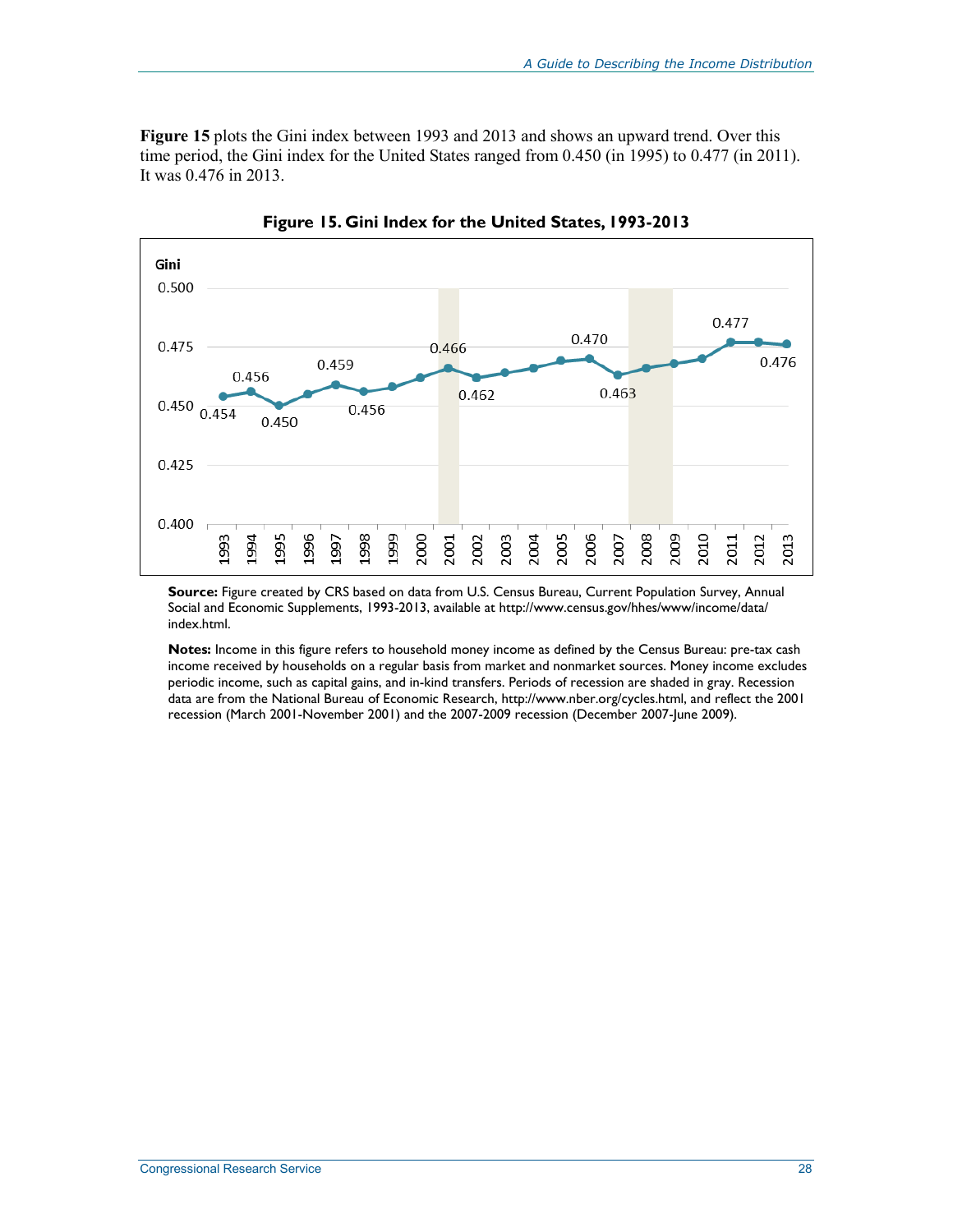# **Appendix A. Describing Incomes at the Top of the Distribution**

Survey data, like the CPS-ASEC used by the Census Bureau to describe the distribution of household money income cannot be used to identify with certainty the highest and lowest earners in the population (See "Census Data"). IRS data are superior for studying incomes at the top, but privacy rules limit the information the IRS can share publicly about filers, though it does provide some information. For example, IRS is required by law to report (in aggregate) on the number of filers with adjusted gross incomes above \$200,000, and it produces occasional reports on the top 400 filers, considered in aggregate and with identifying information removed.<sup>37</sup>

Through data agreements with both agencies, the Congressional Budget Office (CBO) is able to combine CPS and IRS data to create a more comprehensive picture of the income distribution than could be obtained from either data set used alone. As part of their analysis, CBO describes the distribution of incomes within the top 20% of households.

**Figure A-1** shows average after-tax income within the top quintile for 2011 as reported by CBO. CBO data indicate a wide range of incomes at the top of the income spectrum. The top 20% of households received \$188,200 on average in after-tax income in 2011. Average income among the top 1% was \$1,031,900. While mean income among the top 1% is high relative to the overall quintile mean, it is likely to lie far below incomes of the highest earners. For reference, IRS analysis of the top 400 filers in 2009 revealed that average adjusted-gross income among them was  $$202$  million.<sup>38</sup>

 $37$  The Tax Act of 1976 (P.L. 94-455) requires the IRS to publish information on individual tax returns for \$200,000 or more; for more information, see http://www.irs.gov/uac/SOI-Tax-Stats-Individual-High-Income-Tax-Returns. 38 See http://www.irs.gov/uac/SOI-Tax-Stats-Top-400-Individual-Income-Tax-Returns-with-the-Largest-Adjusted-Gross-Incomes.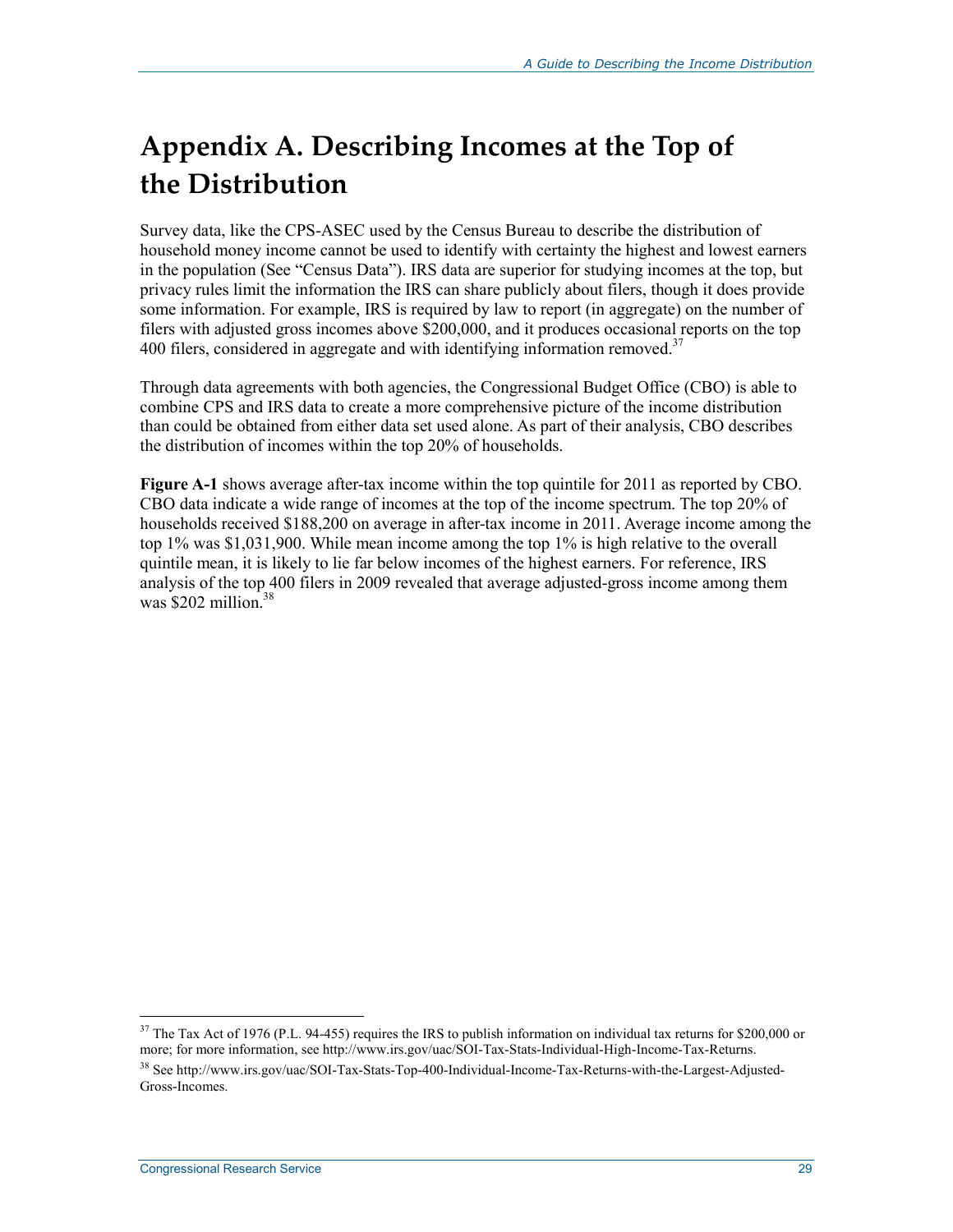

**Figure A-1. Mean After-Tax Income within the Top Income Quintile, 2011** 

**Source:** Prepared by CRS using data from the Congressional Budget Office, *The Distribution of Household Income and Federal Taxes, 2011*, December 2014, Supplemental Data, available from https://www.cbo.gov/publication/ 49440.

**Notes:** Income in this figure refers to after-tax household income as defined by CBO: the sum of market income and government transfers, less federal tax liabilities. CBO defines market income as labor income, business income, capital gains realized from the sale of assets, capital income excluding capital gains, and income received in retirement for past services or from other sources. CBO defines government transfers as both cash and in-kind benefits.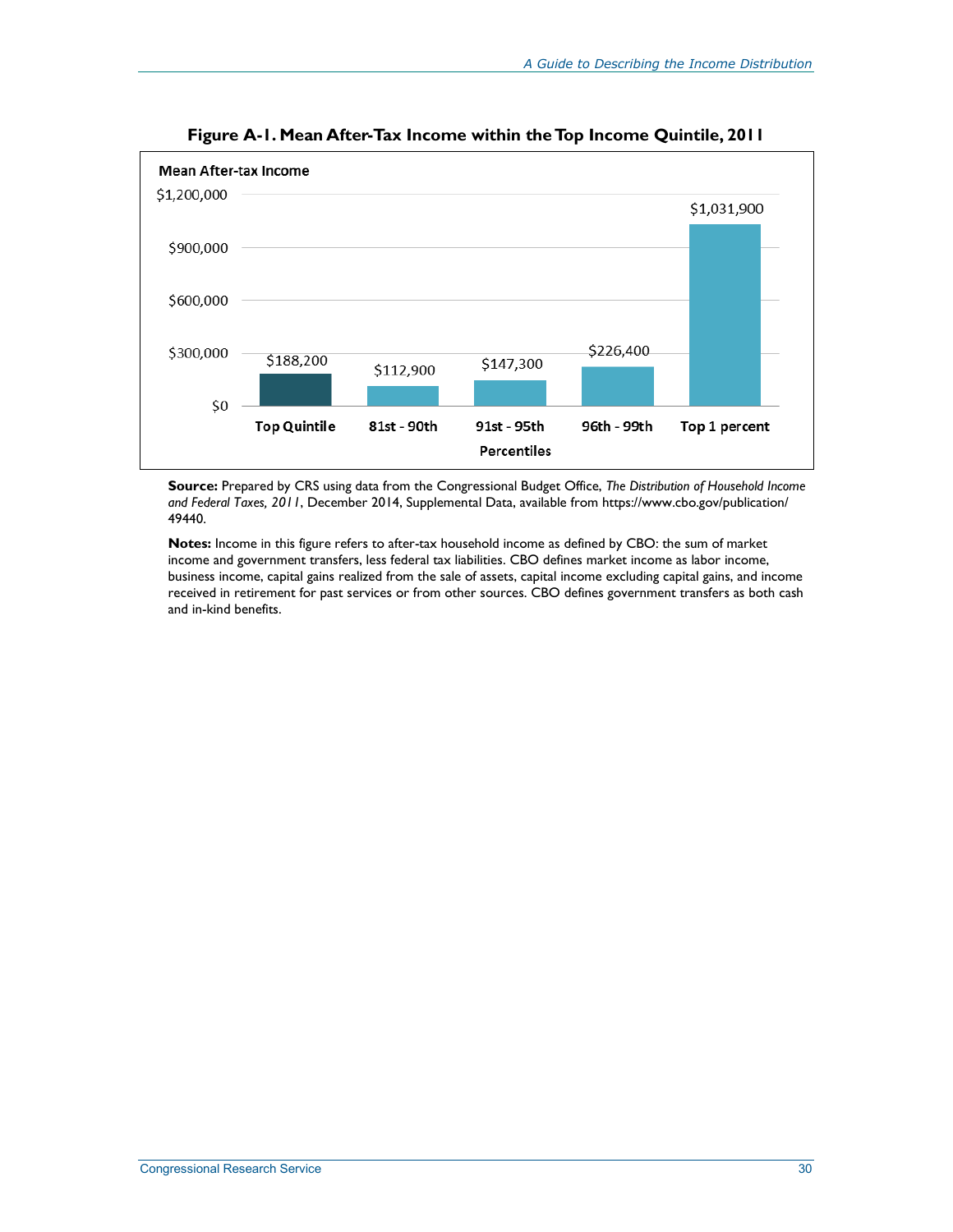# **Appendix B. Summary Indicators Reported by Census**

The U.S. Census Bureau publishes several summary measures of income dispersion in its annual *Income and Poverty in the United States* report: the Gini index, mean log deviation of income (MLD), Theil index, and Atkinson index. These indicators differ from the measures described in the main body of this report in that they do not convey descriptive details on the experience of the typical household, the range of incomes, or the shape of the distribution, but instead use information on the full distribution to characterize overall income dispersion (i.e., they are relative measures used to assess departure from a perfectly equal distribution of income). While the Gini is familiar to many (and discussed in this report—see "Gini Index"), the other three measures are less so. This appendix provides an overview of the MLD, Theil, and Atkinson indices, explaining their basic properties and interpretation, and the value they bring to analysis of the income distribution.

### **Generalized Entropy Indices: MLD and Theil Index**

General entropy (GE) indices are a family of relative inequality measures that are based on ratios of incomes to the mean. A sensitivity parameter—typically identified using the Greek letter alpha—adjusts the weight the index gives to various portions of the distribution and distinguishes members of the broader class of GE measures. Two of the most popular GE measures are the MLD and Theil index, which are defined when the sensitivity parameter is set to zero and one, respectively. They are bounded from below by zero, the value that communicates perfect income equality. Both indices rise in value as the dispersion of income increases; higher values indicate a wider dispersion (i.e., more unequal distribution). Unlike the Gini, general entropy indices are not capped at one.

The MLD and Theil index share several attractive features. They are scale invariant, meaning that the value does not change when all incomes are multiplied by a constant. This is helpful because it means, for example, that the measure is not sensitive to currency conversion. They also respond in an intuitive way to transfers of income within a distribution. Namely, they will register more dispersion when income is transferred from households at the bottom to those at the top.<sup>39</sup> Finally, they are perfectly decomposable by subgroups. Both measures permit within and between components to be identified separately (e.g., they can be used to assess the extent to which a change in income dispersion is due to changes within U.S. states and how much can be explained by changes between states).

The MLD and Theil differ, however, in their sensitivity to changes at various parts of the income distribution. MLD is sensitive to changes at the bottom of the distribution, and will be more responsive than the Theil index to increased dispersion among low to middle incomes. The Theil index, on the other hand, will rise faster than the MLD as incomes at the top of the distribution grow disproportionately.<sup>40</sup> As such, it is possible to compare changes in income dispersion across

<sup>&</sup>lt;sup>39</sup> This is known as the *principle of transfer*, one of several measures used to assess income dispersion measures.

<sup>&</sup>lt;sup>40</sup> More generally, when the sensitivity parameter is small and positive, the index is more responsive to changes at the bottom of the distribution. As it takes higher, positive values, the index is more sensitive to changes at the top of the distribution.